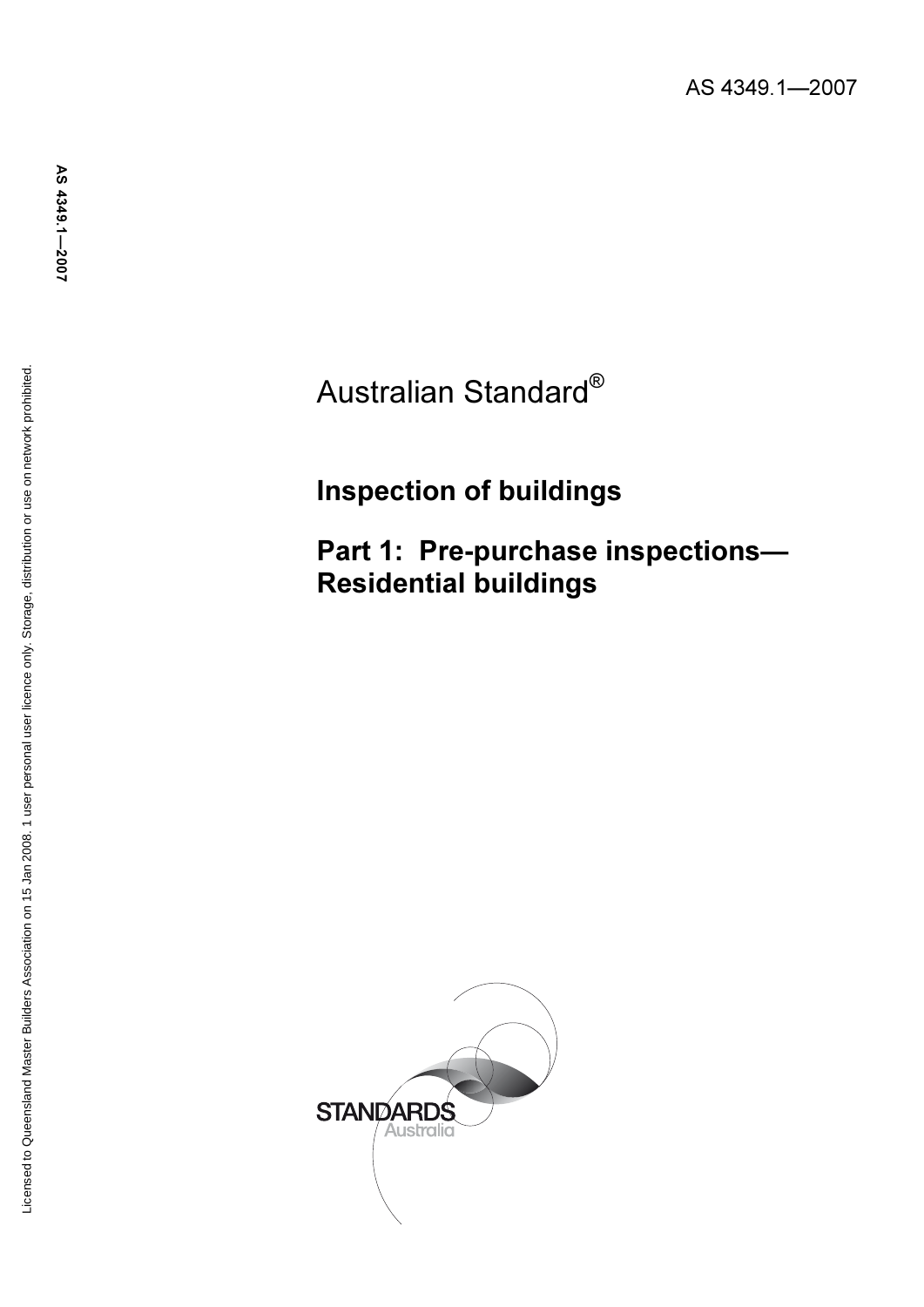This Australian Standard® was prepared by Committee BD-085, Inspection of Buildings. It was approved on behalf of the Council of Standards Australia on 4 December 2007. This Standard was published on 20 December 2007.

The following are represented on Committee BD-085:

- •Association of Consulting Engineers Australia •
- Australian Consumers' Association •
- Australian Environmental Pest Managers Association •
- Australian Institute of Building •
- Australian Institute of Building Surveyors •
- Building Services Authority of Queensland •
- Concrete Masonry Association of Australia •
- Engineers Australia •
- Forest and Wood Products Research and Development Corporation •
- Housing Industry Association •
- Institute of Building Inspectors •
- Insurance Council of Australia •
- Master Builders Australia •
- Royal Australian Institute of Architects

This Standard was issued in draft form for comment as DR 06729.

Standards Australia wishes to acknowledge the participation of the expert individuals that contributed to the development of this Standard through their representation on the Committee and through the public comment period.

#### Keeping Standards up-to-date

Australian Standards® are living documents that reflect progress in science, technology and systems. To maintain their currency, all Standards are periodically reviewed, and new editions are published. Between editions, amendments may be issued.

Standards may also be withdrawn. It is important that readers assure themselves they are using a current Standard, which should include any amendments that may have been published since the Standard was published.

Detailed information about Australian Standards, drafts, amendments and new projects can be found by visiting www.standards.org.au

Standards Australia welcomes suggestions for improvements, and encourages readers to notify us immediately of any apparent inaccuracies or ambiguities. Contact us via email at mail@standards.org.au, or write to Standards Australia, GPO Box 476, Sydney, NSW 2001.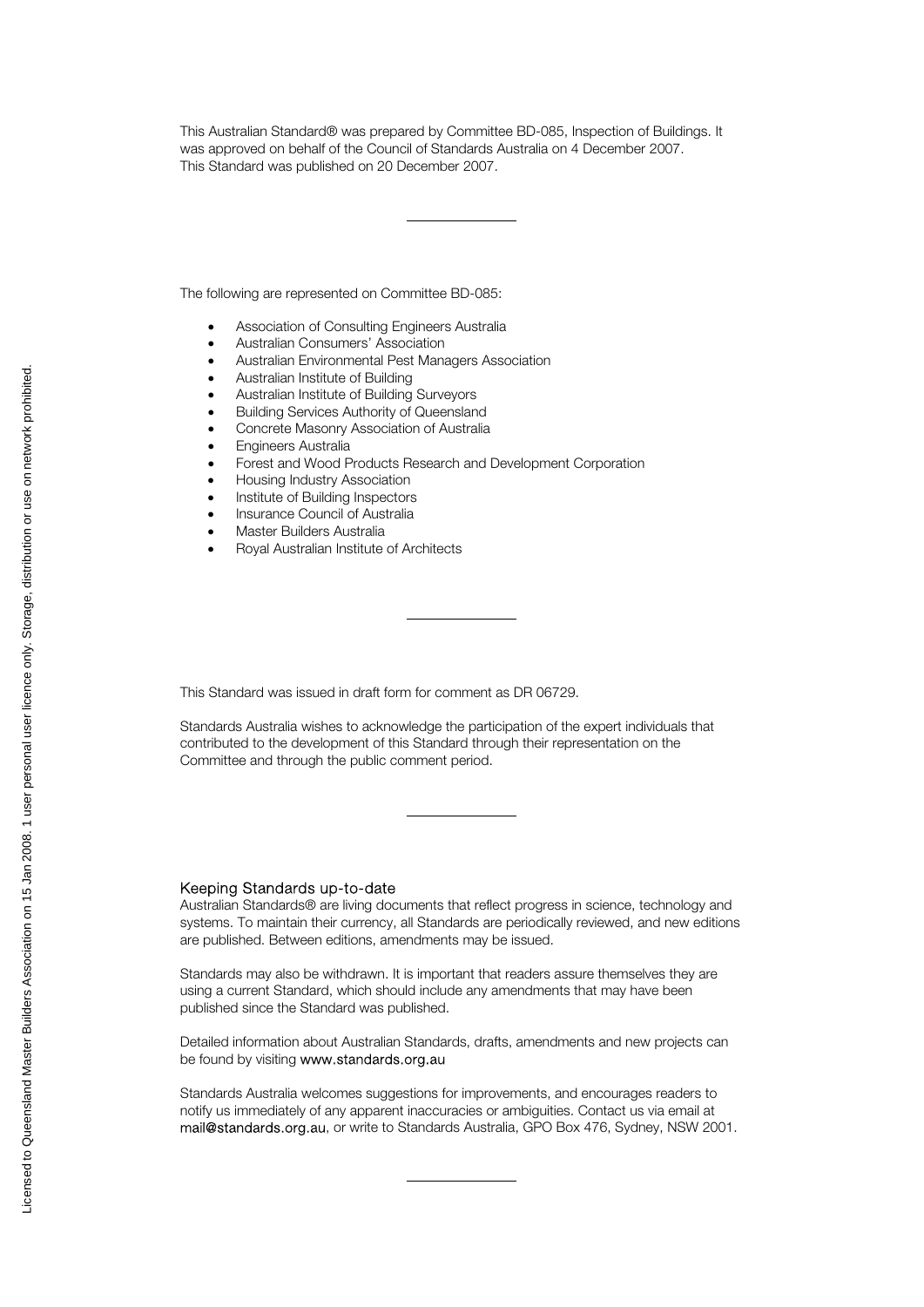# Australian Standard®

# Inspection of buildings

# Part 1: Pre-purchase inspections— Residential buildings

Originated as AS 4349.1—1995. Second edition 2007.

COPYRIGHT

© Standards Australia<br>All rights are reserved. No part of this work may be reproduced or copied in any form or by any means, electronic or mechanical, including photocopying, without the written permission of the publisher.

Published by Standards Australia GPO Box 476, Sydney, NSW 2001, Australia ISBN 0 7337 8504 2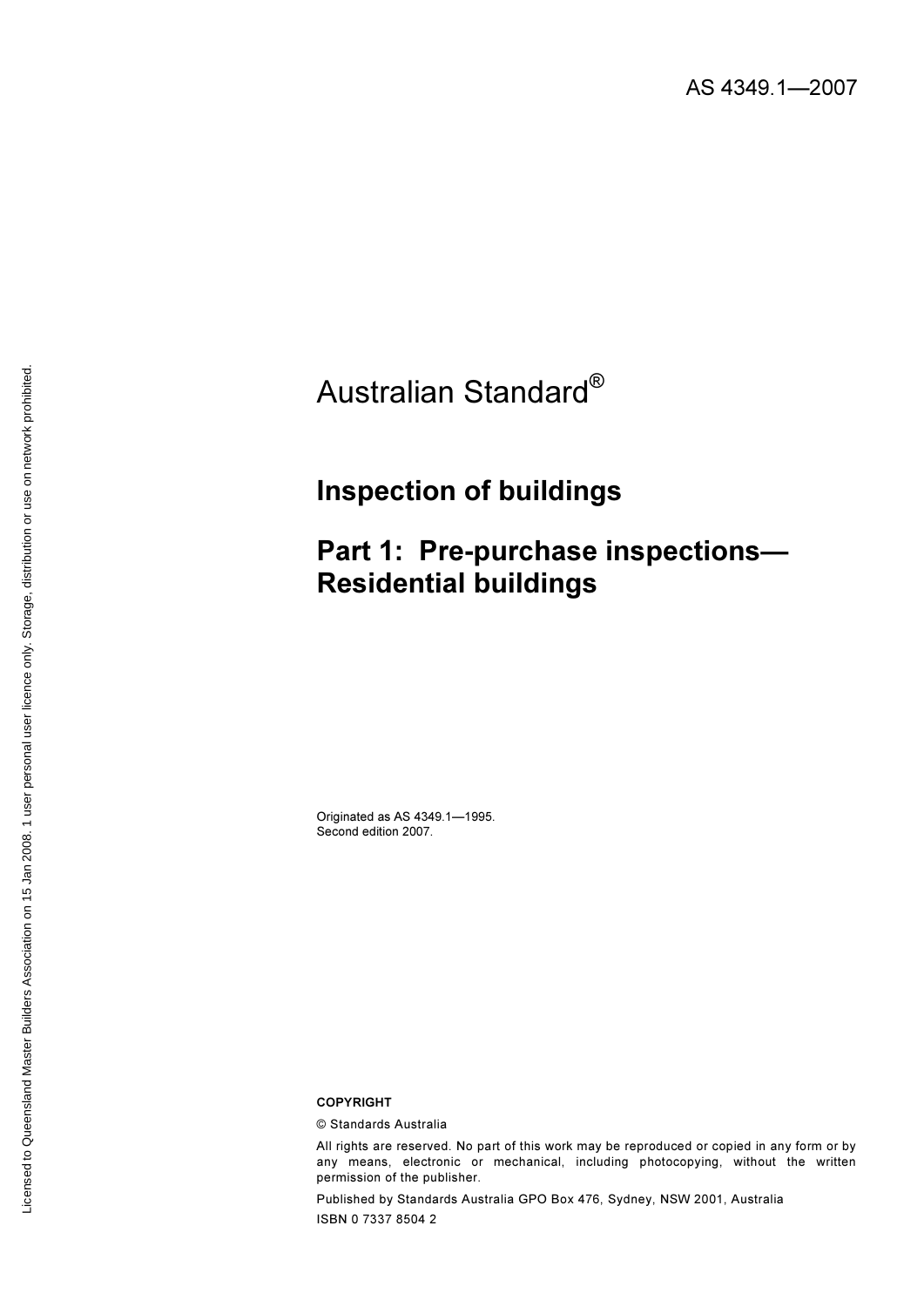### PREFACE

This Standard was prepared by the Standards Australia Committee BD-085, Inspection of Buildings, to supersede AS 4349.1—1995.

The objective of this Standard is to provide persons and organizations concerned with prepurchase inspections of residential dwellings with the basic criteria necessary in order to facilitate inspections and reports that satisfy the requirements of both the client and inspector.

This Standard may be applicable for inspections of residential buildings carried out for purposes other than pre-purchase inspection. This Standard does not include compliance with building regulations or assessment of a building under construction.

This Standard is part of the AS 4349 series of Standards, which covers minimum requirements for the visual inspection of buildings, as follows:

AS

| 4349   | Inspection of buildings                                                |
|--------|------------------------------------------------------------------------|
| 4349.0 | Part 0: General requirements                                           |
| 4349.1 | Part 1: Pre-purchase inspections—Residential buildings (this Standard) |
| 4349.3 | Part 3: Timber pest inspections                                        |
|        |                                                                        |

The changes to previous edition of this Standard comprise the following:

- (a) Modification of scope and general section:
	- (i) Clarifying scope, application, limitations.
	- (ii) New definitions.
- (b) New section for inspection agreement.
- (c) Modification of inspection process—Clarifying areas to be inspected, defects, inspection records.
- (d) Modification of inspection report section—Clarifying report content.
- (e) New normative appendices:
	- (i) Pre-purchase structural inspection.
	- (ii) Building elements and services to be inspected.
- (f) New informative appendices:
	- (i) Strata and company title property inspection.
	- (ii) Exclusion of items from inspection.
	- (iii) Cracking of building elements.
	- (iv) Types and examples of defects.
- (g) Inclusion of commentary to some clauses.

Notes to the text contain information and guidance. They are not an integral part of the Standard.

The terms 'normative' and 'informative' have been used in this Standard to define the application of the appendix to which it applies. A 'normative' appendix is an integral part of a Standard. An 'informative' appendix is only for information and guidance.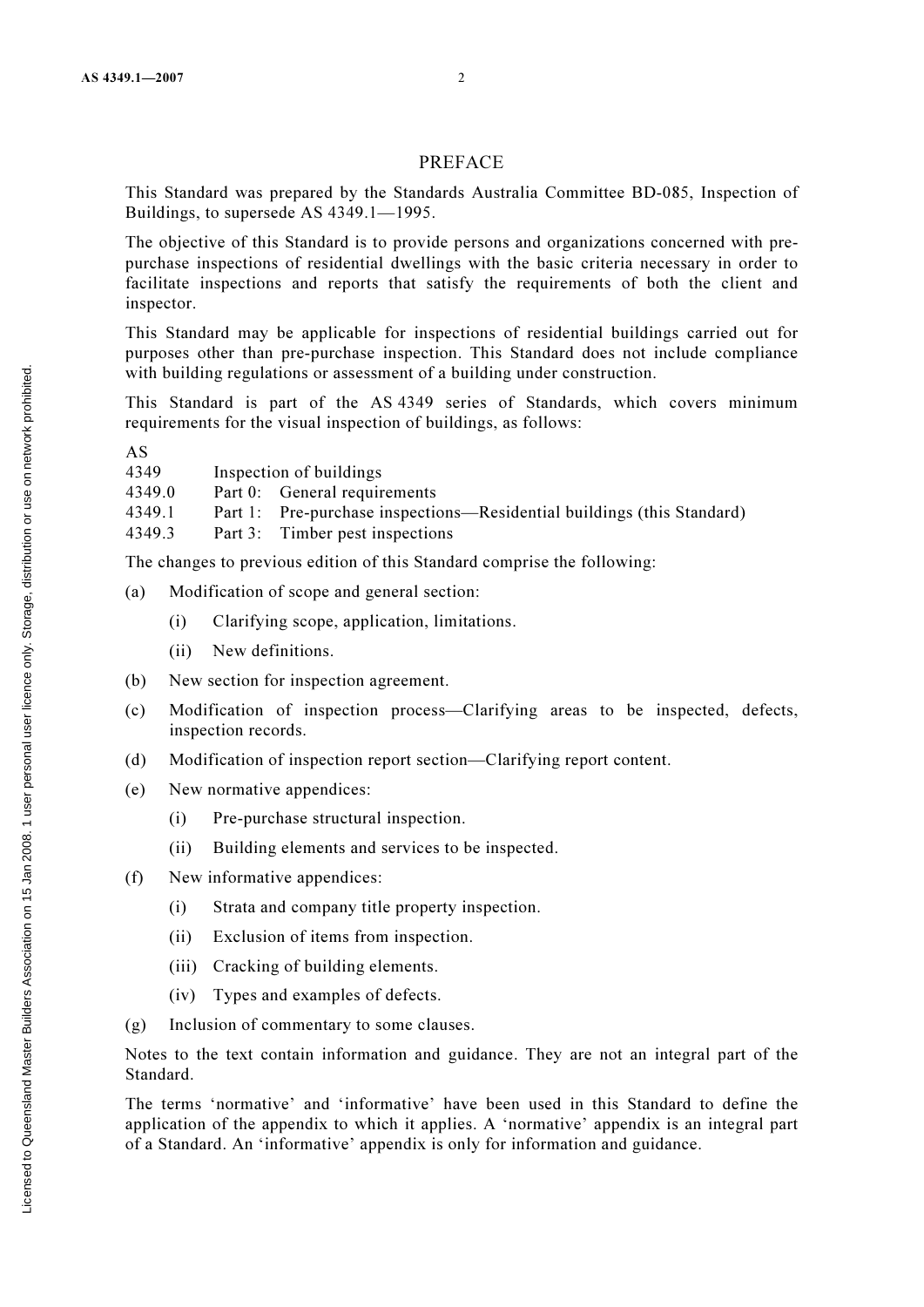This Standard incorporates commentary on some of the clauses. The commentary directly follows the relevant clause is designated by 'C' preceding the clause number and is printed in italics in a panel. The commentary is for information only and does not need to be followed for compliance with this Standard.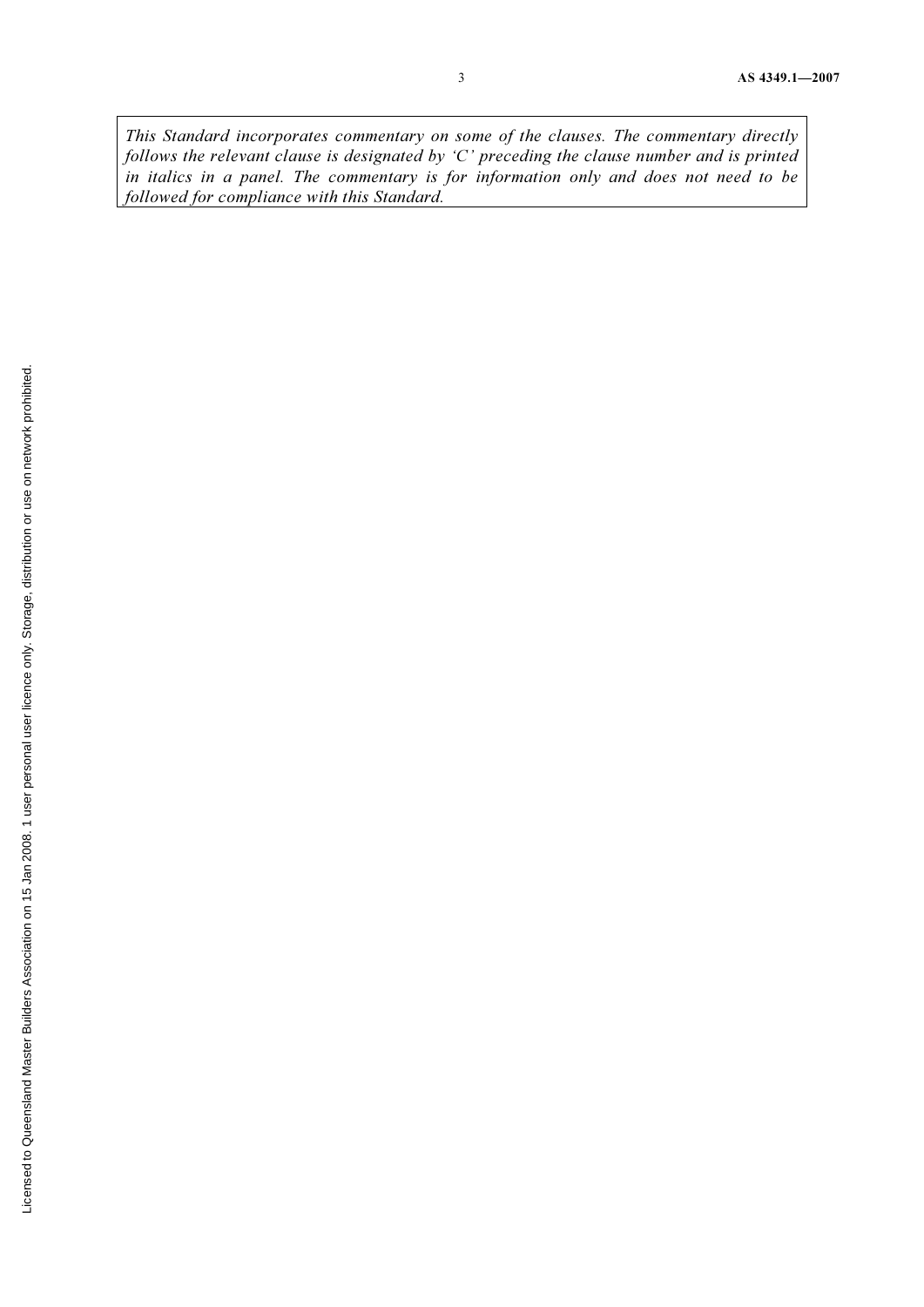# **CONTENTS**

|               |                                | Page |
|---------------|--------------------------------|------|
|               |                                |      |
|               |                                |      |
|               | SECTION 1 SCOPE AND GENERAL    |      |
| 1.1           |                                |      |
| 1.2           |                                |      |
| 1.3           |                                |      |
| 1.4           |                                |      |
|               | SECTION 2 INSPECTION AGREEMENT |      |
| 2.1           |                                |      |
| 2.2           |                                |      |
| 2.3           |                                |      |
|               | <b>SECTION 3 INSPECTION</b>    |      |
| 3.1           |                                |      |
| 3.2           |                                |      |
| 3.3           |                                |      |
| 3.4           |                                |      |
|               | <b>SECTION 4 THE REPORT</b>    |      |
| 4.1           |                                |      |
|               |                                |      |
|               | <b>APPENDICES</b>              |      |
| $\mathbf{A}$  |                                |      |
| <sub>B</sub>  |                                |      |
| $\mathcal{C}$ |                                |      |
| D             |                                |      |
| E             |                                |      |
| $\mathbf{F}$  |                                |      |
|               |                                |      |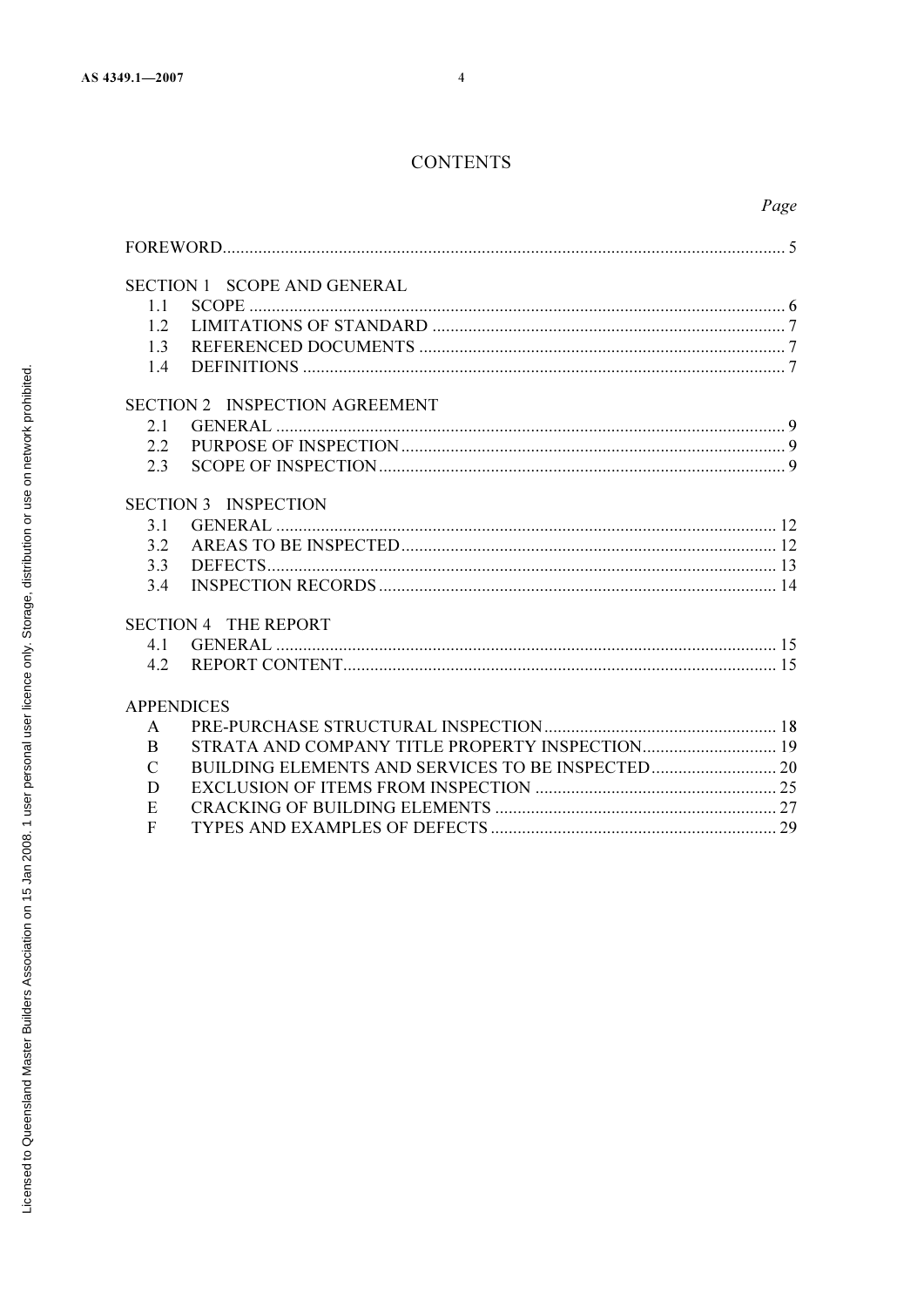#### FOREWORD

The purchase of residential property is an important decision and should be supported by knowledge of the physical state of the property. Independent and objective advice is often required to enable informed decisions.

It is implicit in this Standard that the inspection includes subjective appraisal by an inspector competent to assess the condition of residential buildings. It is not expected that this Standard will be relevant where an inspection involves wholly objective application of a prescribed technique of appraisal. In any subjective application it is inevitable that different inspectors or even the same inspector, on a different occasion, may reach different conclusions. The Standard seeks to provide an appropriate balance between reliability of outcomes, economic constraints and the flexibility required to address numerous different types of residential building.

The inspection is not intended to include rigorous assessment of all building elements in a property.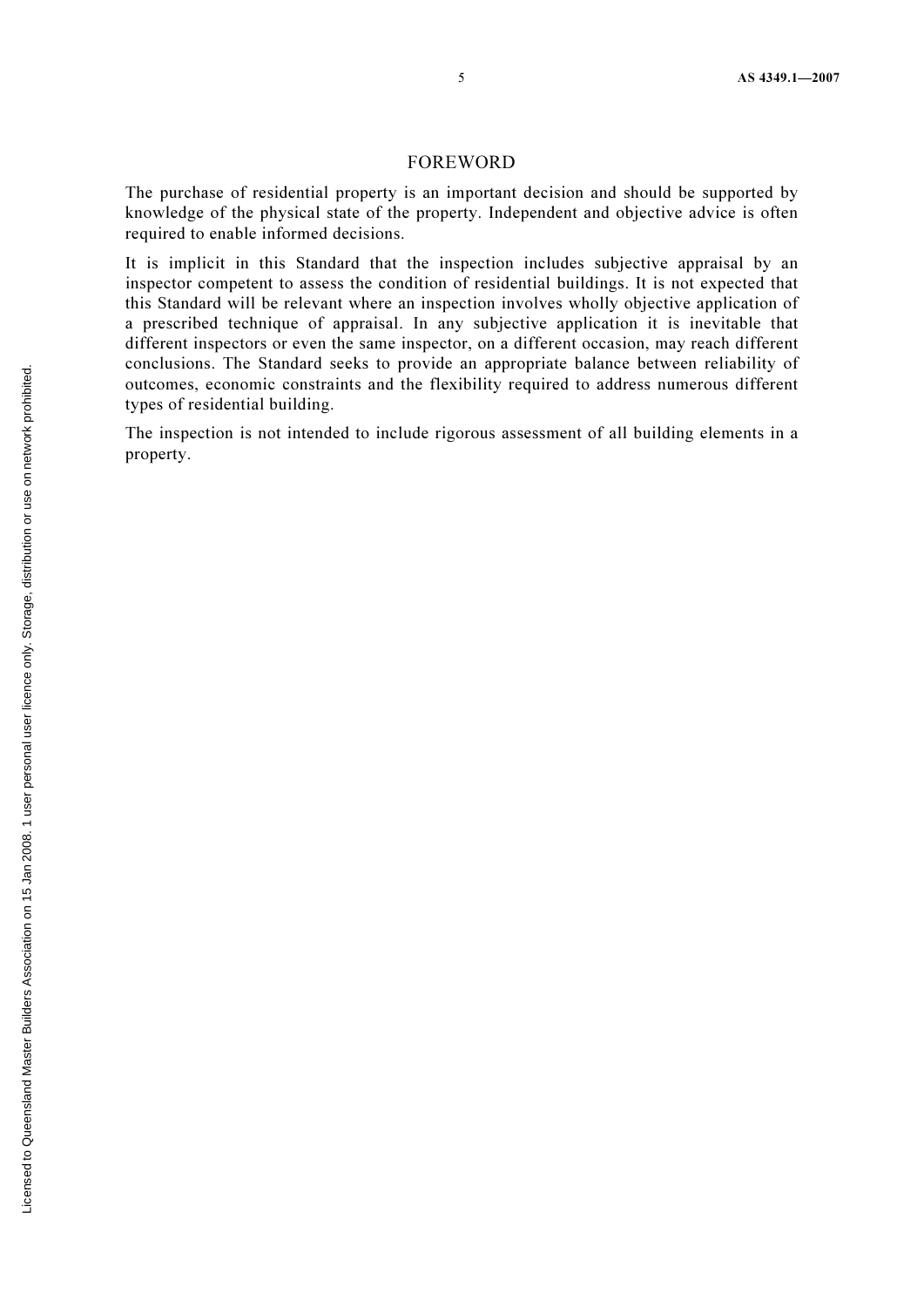#### STANDARDS AUSTRALIA

# Australian Standard Inspection of buildings

Part 1: Pre-purchase inspections—Residential buildings

#### SECTION 1 SCOPE AND GENERAL

#### 1.1 SCOPE

This Standard sets out minimum requirements for the inspection of and preparation of an associated report on a residential property carried out by a suitably qualified inspector in order to provide advice to a prospective purchaser or similar interested party. The inspections specified herein may be useful in circumstances other than where a property is subject to purchase.

NOTE: For example an owner or similar interested party may seek an assessment of the condition of the property valuation purposes.

The respective State or Territory legislation may include requirements beyond this Standard.

This Standard covers to residential buildings including, but not limited to the following:

- (a) Freestanding houses.
- (b) Semi-detached houses.
- (c) Terrace-style houses.
- (d) Villas.
- (e) Town-houses and row housing.
- (f) Multi-unit residential buildings.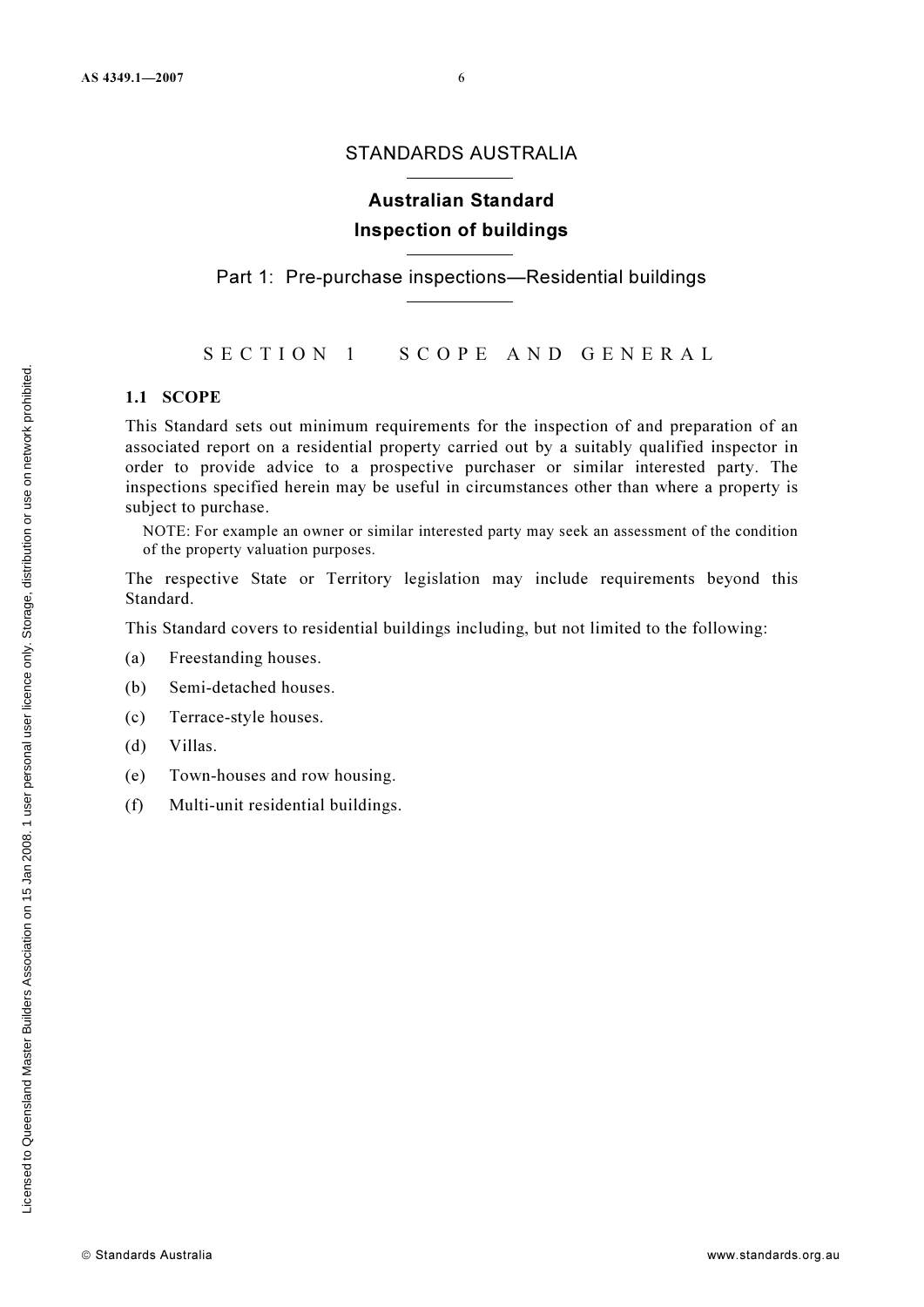C1.1 If an inspection generally in accordance with this Standard is to be combined with an inspection of elements or requirements for reporting that are not within the scope of this Standard, the variations to this Standard have to comply with the requirements of AS 4349.0 and be recorded in a separate report, or be clearly described and differentiated in the inspection agreement.

AS 4349.0 sets out the requirements for building inspections other than those detailed in other parts of AS 4349.

Types of non-standard inspections may include, but are not limited to, the following:

- $(g)$  Pest inspection—In areas where termites are a problem all prospective purchasers should have a pest inspection carried out.
- (h) Electrical installation—In the interests of safety, all new owners should have a report on the electrical installation carried out by a suitably qualified person.
- (i) Other specialist inspections—These include plumbing, hydraulics, mechanical services or geotechnical where appropriate.

The property inspection should be undertaken as early in the buying process as practicable. This way, the purchaser will know about the condition of the property and will be able to make a better informed decision as to whether to proceed with the purchase.

This Standard may be suitable also for a vendor to include with the papers for the sale of a property.

#### 1.2 LIMITATIONS OF STANDARD

A report prepared in accordance with this Standard is not a certificate of compliance of the property within the requirements of any Act, regulation, ordinance, local law or by-law, and is not a warranty against problems developing with the building in the future.

This Standard does not include the identification of unauthorized building work or of work not compliant with building regulations.

This Standard assumes that the existing use of the building will continue.

#### 1.3 REFERENCED DOCUMENTS

The following documents are referred to in this Standard:

| AS     |                                 |
|--------|---------------------------------|
| 4349   | Inspection of buildings         |
| 4349.0 | Part 0: General requirements    |
| 4349.3 | Part 3: Timber pest inspections |
| ABCB   |                                 |

BCA Building Code of Australia

#### 1.4 DEFINITIONS

For the purpose of this Standard, the definitions below apply.

#### 1.4.1 Access hole (cover)

An opening in flooring or ceiling or other part of a structure (such as service hatch, removable panel) to allow for entry to carry out an inspection, maintenance or repair.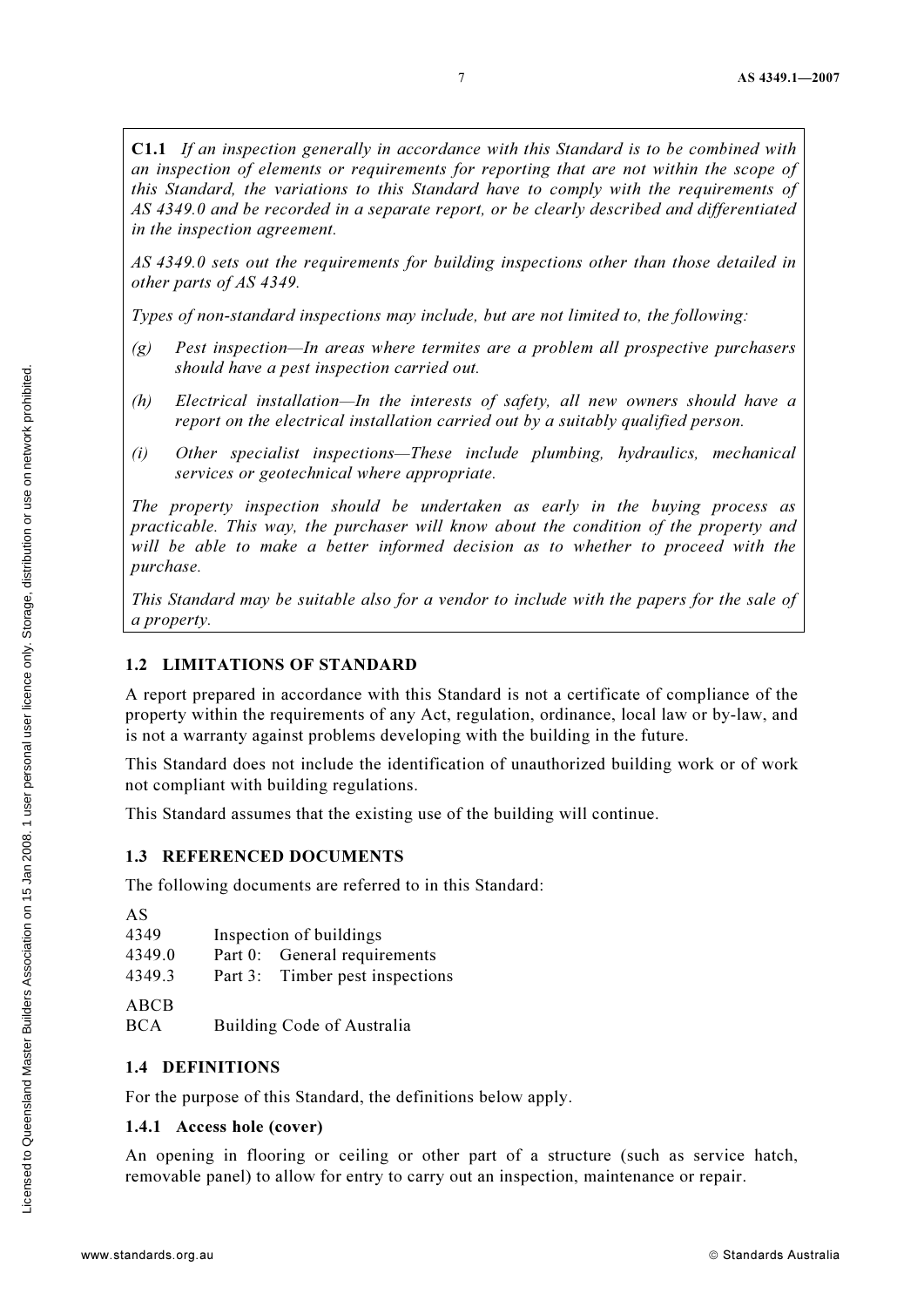#### 1.4.2 Accessible area

An area of the site where sufficient, safe and reasonable access is available to allow inspection within the scope of the inspection.

#### 1.4.3 Appearance defect

Fault or deviation from the intended appearance of a building element.

#### 1.4.4 Building element

Portion of a building that, by itself or in combination with other such parts, fulfils a characteristic function.

NOTE: For example supporting, enclosing, furnishing or servicing building space.

#### 1.4.5 Client

The person or other entity for whom the inspection is being carried out.

#### 1.4.6 Defect

Fault or deviation from the intended condition of a material, assembly, or component.

#### 1.4.7 Inspection

Close and careful scrutiny of a building carried out without dismantling, in order to arrive at a reliable conclusion as to the condition of the building.

#### 1.4.8 Inspector

Person or organization responsible for carrying out the inspection.

#### 1.4.9 Limitation

Any factor that prevents full or proper inspection of the building.

#### 1.4.10 Major defect

A defect of sufficient magnitude where rectification has to be carried out in order to avoid unsafe conditions, loss of utility or further deterioration of the property.

#### 1.4.11 Minor defect

A defect other than a major defect.

#### 1.4.12 Serviceability defect

Fault or deviation from the intended serviceability performance of a building element.

#### 1.4.13 Significant item

An item that is to be reported in accordance with the scope of the inspection.

#### 1.4.14 Structural defect

Fault or deviation from the intended structural performance of a building element.

#### 1.4.15 Structural element

Physically distinguishable part of a structure.

NOTE: For example wall, columns, beam, connection.

## 1.4.16 Subfloor space

Space between the underside of a suspended floor and the ground.

#### 1.4.17 Roof space

Space between the roof covering and the ceiling immediately below the roof covering.

#### 1.4.18 Site

Allotment of land on which a building stands or is to be erected.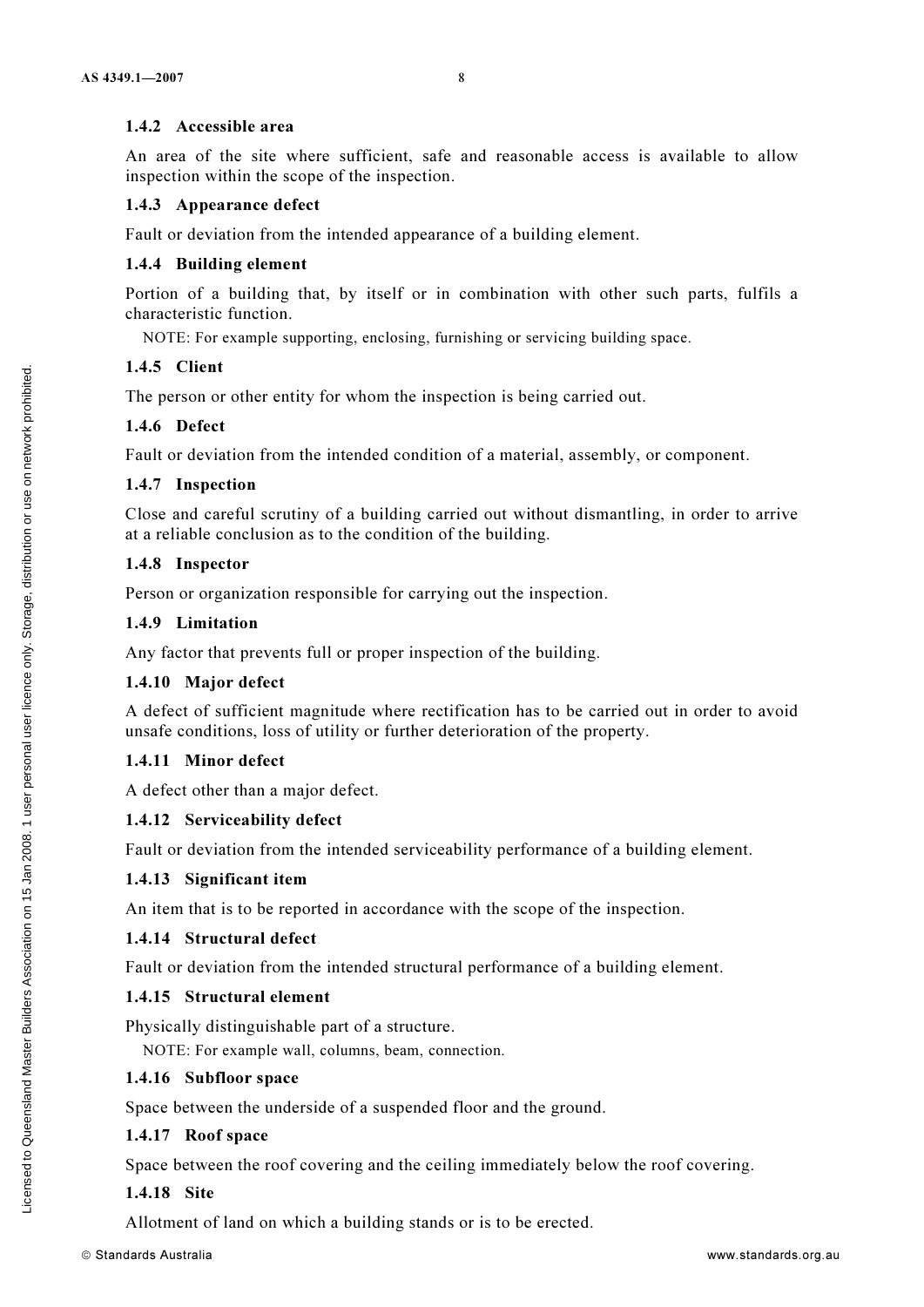#### SECTION 2 INSPECTION AGREEMENT

#### 2.1 GENERAL

An inspection agreement between the client and inspector shall be entered into prior to the inspection taking place. The inspection agreement shall include the defined purpose, scope and acceptance criteria in accordance with this Section. Where necessary for clarification, details from Sections 3 and 4 shall be included in the agreement.

Any changes to the purpose, scope or acceptance criteria shall be agreed by all parties at the appropriate time.

Where the client or other interested party requires assessment of the structure of the property only, the inspection shall be in accordance with Appendix A. Such inspection shall be agreed prior to the inspection and clearly specified in the inspection report.

The inspector shall be licensed or registered in accordance with any applicable statutory requirements. If required by the client, the inspector shall provide details of qualification and experience before beginning the inspection.

NOTE: The inspection agreement should be in writing and signed by all parties to the agreement.

C2.1 The person carrying out a property inspection should be suitably qualified and experienced.

The inspector may recommend that other specialists be engaged to report, in detail, on particular problems that are encountered in the course of a building inspection.

It is not the role of the inspector to explain title and ownership matters and to deal with matters concerning easements, covenants, restrictions, zoning certificates and all other law-related matters.

#### 2.2 PURPOSE OF INSPECTION

The purpose of the inspection is to provide advice to a prospective purchaser or other interested party regarding the condition of the property at the time of inspection.

Where the client or other interested party requires only assessment of the structure of the property, the purpose of the inspection shall be limited to that described in Appendix A.

#### 2.3 SCOPE OF INSPECTION

#### 2.3.1 General

The inspection shall comprise visual assessment of the property to identify major defects and to form an opinion regarding the general condition of the property at the time of inspection.

Where the client or other interested party requires only assessment of the structure of the property, the scope of the inspection shall be limited to that described in Appendix A.

An estimate of the cost of rectification of defects is not required in an inspection report in accordance with this Standard.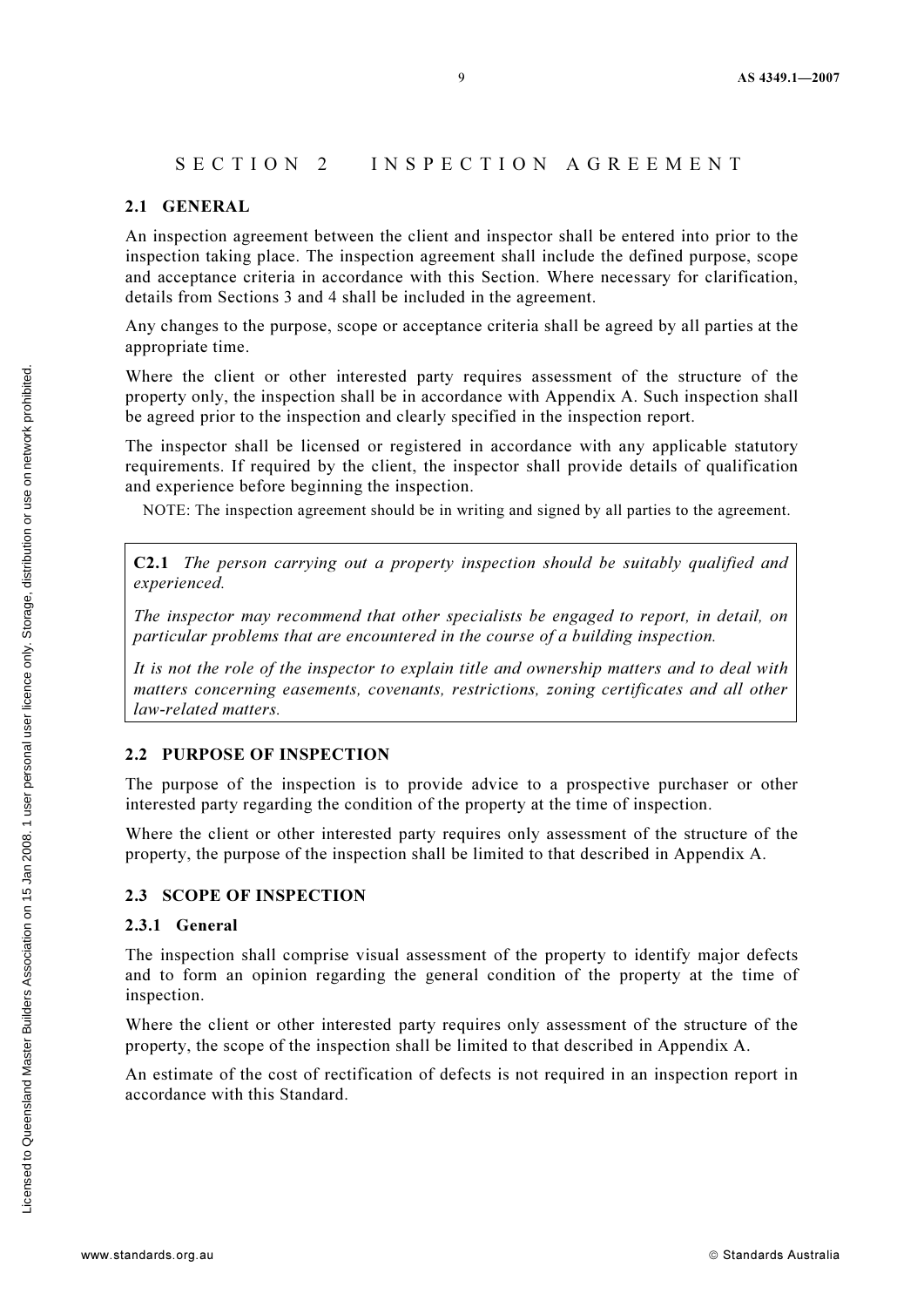C2.3.1 The cost of rectification of building defects is notoriously difficult to estimate reliably. This is primarily because the actual extent of work cannot be known before commencement of the work. There is also reduced competition as many contractors are unwilling to undertake rectification work.

Where it is agreed that an estimate will be provided, the preparation of the estimate is outside the scope of this Standard. The preparation of rectification estimates is commonly based on standard industry cost guides or the inspector's own experience. In either case, the reliability of the resulting estimate should be used as a guide only.

A more reliable estimate of rectification cost can sometimes be obtained by documenting the expected rectification work and obtaining quotations for the specified extent of work. Alternatively, a quantity surveyor or similar construction cost estimator may be commissioned to estimate the cost of a specified extent of work.

#### 2.3.2 Areas for inspection

The inspection shall cover all accessible areas.

The client shall arrange right of entry, facilitate physical entry to the property and supply necessary information to enable the inspector to undertake the inspection and prepare a report. The inspector is not responsible for arranging entry to property or parts of property.

Areas where reasonable entry is denied to the inspector, or where reasonable access is not available, are excluded from, and do not form part of, the inspection.

NOTE: Those areas may be the subject of an additional inspection following the provision of reasonable entry and access (also see Clause 3.2).

#### 2.3.3 Inspection process

The inspection shall comprise visual appraisal and limited assessment of serviceability.

#### 2.3.4 Limitations

Limitations that are reasonably expected to be present or that reasonably may occur shall be identified.

NOTES:

- 1 The inspector may be able to anticipate many limitations of an inspection.
- 2 Known limitations relating to access should be included.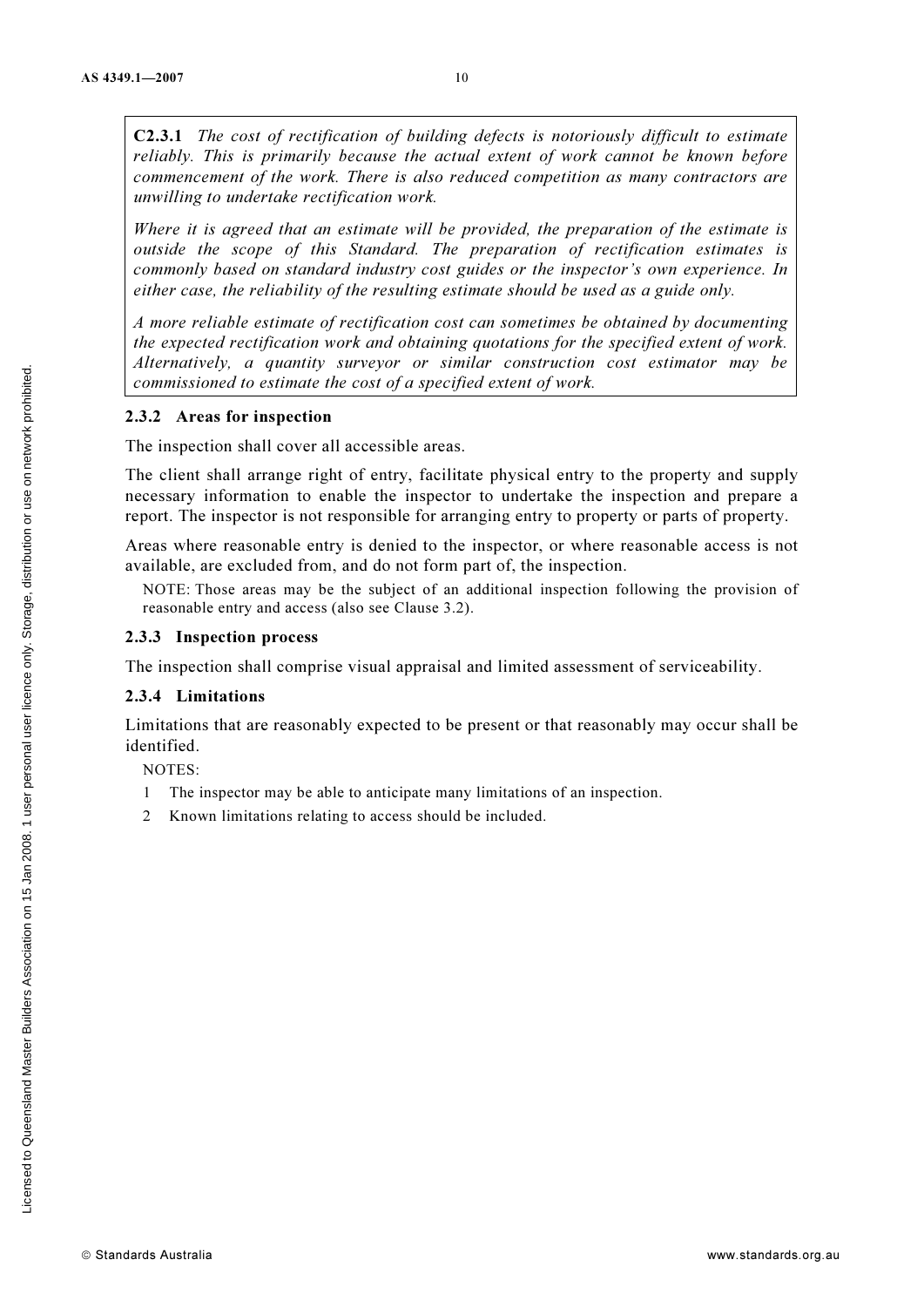C2.3.4 Many disputes between the client and inspector occur because the client did not expect the inspection to be subject to some form of limitation. In order to avoid such disputes it is necessary that the inspector, who is normally the more knowledgeable party, inform the client during the agreement phase of limitations that may restrict the full achievement of the client's purpose of inspection. The opportunity to inform the client prior to the inspector's visit to the property is limited and there will always remain the possibility of unexpected limitations that will be apparent only when the inspector visits the property; however, it is important that the client have a realistic understanding of the inspection limitations prior to the inspection.

Examples of expected limitations include legal right of entry, locked doors, security system, pets, furniture and similar obstructions, While these are common and expected limitations, the inspector should not assume that the client is aware of the significance of the various factors, but rather should inform the client.

Examples of limitations that may not be expected at any particular inspection, but which are common, include access restrictions due to height or narrow boundary clearance, thick vegetation, small roof or crawl space and adverse weather conditions. It is not practicable for the inspector to anticipate and inform the client of all possible limitations that may be present when the inspector visits the property; however, the client should have an appreciation, during the agreement period, of the types of limitation that may occur.

#### 2.3.5 Extent of reporting

Significant items to be reported are as follows:

- (a) Major defects.
- (b) A general impression regarding the extent of minor defects. NOTE: For example, significantly deteriorating exterior paint.
- (c) Any major defect that is an urgent and serious safety hazard. NOTE: For example, unsafe balustrades or imminent collapse of a structural member.

C2.3.5 The definition of 'major defect' includes defects that have to be rectified to avoid the development of unsafe conditions, and thus any defect that is a safety hazard has to be reported as a major defect; however, if in the opinion of the inspector, a defect is a serious hazard to occupants or is about to become a serious hazard to occupants it is considered that the inspector has a professional duty to ensure that the report clearly identifies the hazard in such a manner that it is not easily overlooked by a reader of the report.

#### 2.3.6 Acceptance criteria

The building shall be compared with a building that was constructed in accordance with the generally accepted practice at the time of construction and which has been maintained such that there has been no significant loss of strength and serviceability.

C2.3.6 It is necessary that the inspector agree with the client the criteria against which the subject building will be assessed. In this Standard, the basis for comparison is a building of similar age and similar type to the subject building and which is in reasonable condition, having been adequately maintained over the life of the building. It follows that the subject building may not comply with Australian Standards, building regulations and the like that are applicable at the time of inspection.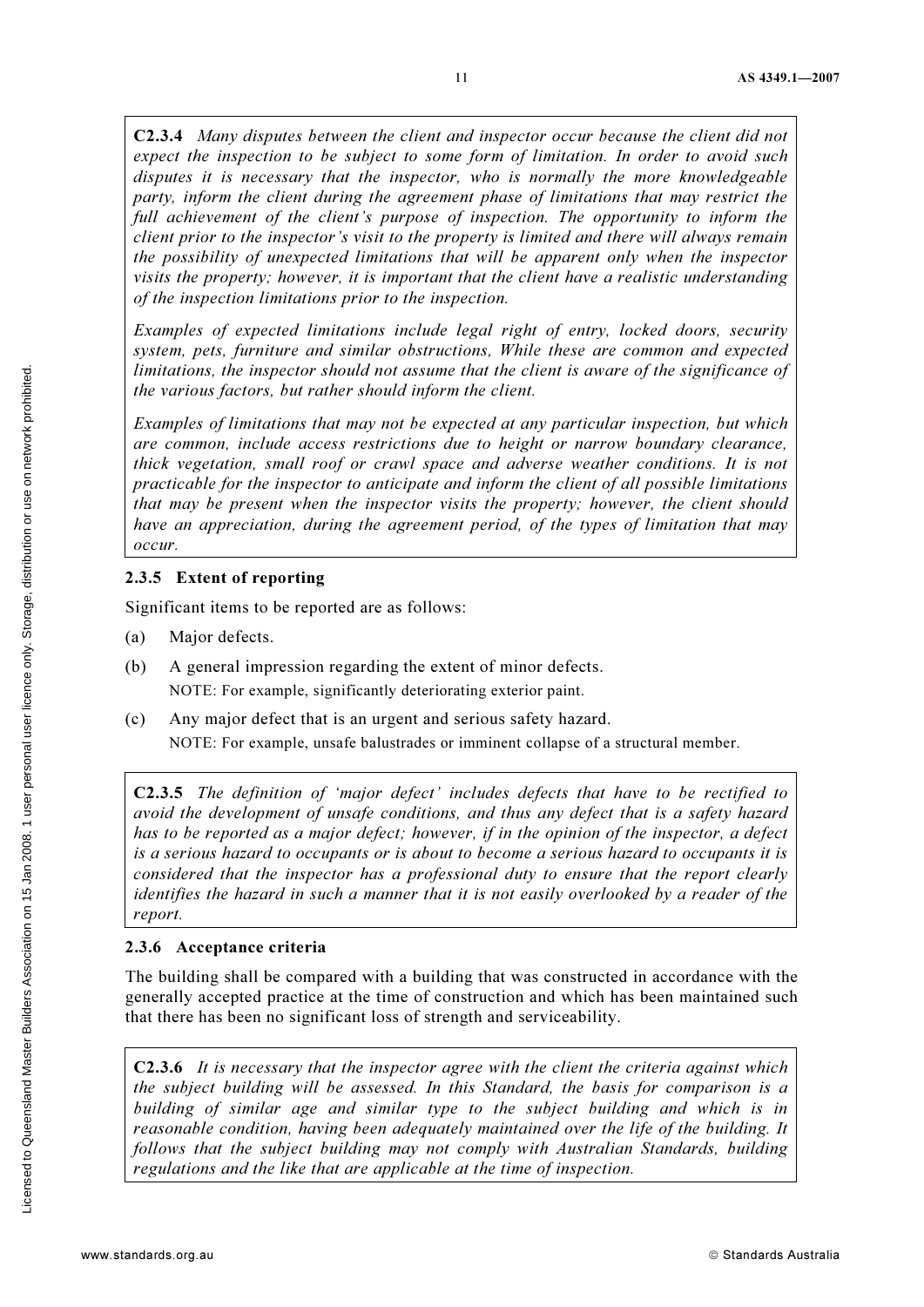# SECTION 3 INSPECTION

#### 3.1 GENERAL

Accessible areas shall be inspected in accordance with this Section.

#### 3.2 AREAS TO BE INSPECTED

#### 3.2.1 General

The inspector shall inspect accessible parts of the building and appurtenances, together with relevant feature of the property within 30 m of the building and within the boundaries of the site, or as otherwise agreed in the inspection agreement. In this context, relevant features include car accommodation, detached laundry, ablution facilities and garden sheds, retaining walls more than 700 mm high, paths and driveways, steps, fencing, earth embankments, surface water drainage and stormwater run-off.

Inspection of Strata and Company Title residential property shall be limited to the nominated residence and does not include common property.

NOTE: Further information regarding inspection of Strata and Company Title residential property is given in Appendix B.

The following areas shall be inspected where applicable:

- (a) The interior of the building.
- (b) The roof space.
- (c) The exterior of the building.
- (d) The sub-floor space.
- (e) The roof exterior.
- (f) The property within 30 m of the building subject to inspection.

Building elements to be inspected in the nominated areas shall be in accordance with Appendix C.

NOTE: The inspection does not include all building services, furnishings, and the like, that may be present in the building. A representative list of exclusions to the inspection is provided in Appendix D.

#### 3.2.2 Safe and reasonable access

The extent of accessible areas shall be determined by the inspector at the time of inspection, based on the conditions encountered at the time of inspection. The inspector shall also determine whether sufficient space is available to allow safe access.

The inspection shall include only accessible areas and areas that are within the inspector's line of sight and close enough to enable reasonable appraisal. Reasonable access shall be determined in accordance with the provisions of Table 3.2.

The inspector shall inspect an elevated area only where—

- (a) it is at a height at which safe reasonable access is available, or where safe and reasonable access is otherwise available; or
- (b) an unobstructed line of sight is present from safe use of a 3.6 m ladder and the building elements present are close enough to allow appraisal.

NOTE: 'Elevated area' includes the roof, roof space, crawl space, landing feature, and the like, generally elevated above the ground and not intended for normal use by occupants.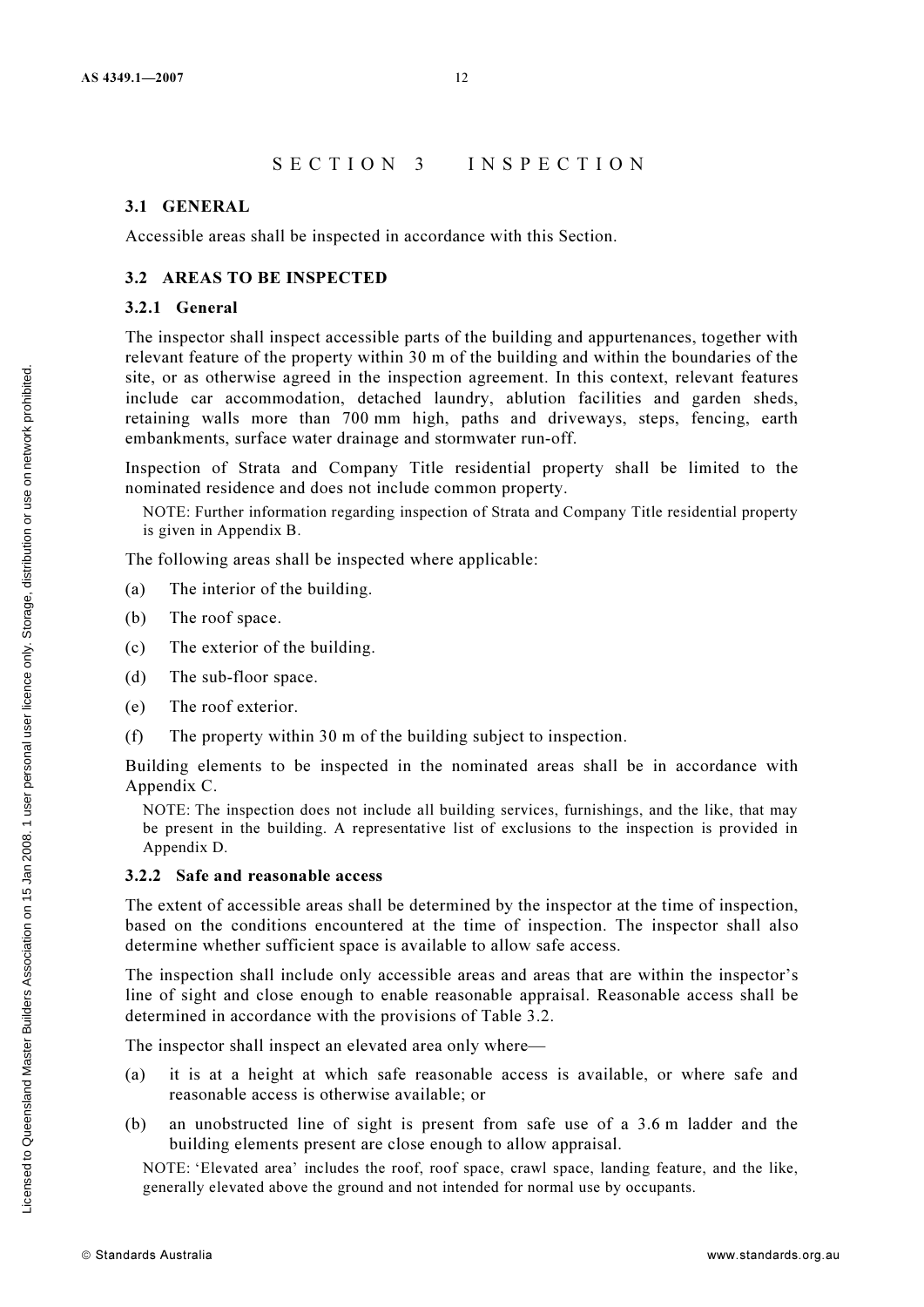#### TABLE 3.2

#### DIMENSIONS FOR REASONABLE ACCESS

| Area          | Access hole<br>mm | Crawl space<br>mm | Height                                                 |
|---------------|-------------------|-------------------|--------------------------------------------------------|
| Roof interior | $400 \times 500$  | $600 \times 600$  | Accessible from a 3.6 m<br>ladder                      |
| Roof exterior |                   |                   | Accessible from a 3.6 m<br>ladder placed on the ground |

NOTES:

- 1 Reasonable access does not include the cutting of access holes or the removal of screws and bolts or any other fastenings or sealants to access covers.
- 2 Subfloor areas sprayed with chemicals should not be inspected unless it is safe to do so.

TABLE C3.2 A 3.6 m ladder is considered generally reasonable for safe use by one operator during an inspection. Regardless of the ladder length, weight and size, safe use of ladder or safe access may mean that inspection of a roof, elevated platform or roof space is not possible in part, or at all, during an inspection and, in such circumstances, an inspector may recommend the use of special access equipment and that a further inspection be undertaken when a safe method of access is present.

#### 3.3 DEFECTS

The inspector shall appraise building elements, including structural elements, for the presence of defects, as specified in Table 3.3.

C3.3 During an inspection the inspector should be alert to the possibility that a building element is defective but that the defect does not fall neatly into one of the categories of defect described in Table 3.3. In such a case the inspector should use a combination of defect properties or otherwise assess and describe the defect in his/her own words, based on his/her own experience.

In many cases, the actual structural elements of a building will be obscured by finishes and other non-structural building elements, and the inspector may be unable to assess directly the state of the structural member. In such cases, the inspector has to infer the performance of the structure by observing the effect of the structure on the nonstructural building elements. For example, the inspector normally will be unable to inspect the footings of a house as they are buried beneath the ground; however, cracking in non-structural masonry walls above the ground may indicate that a defect exists within the footing system.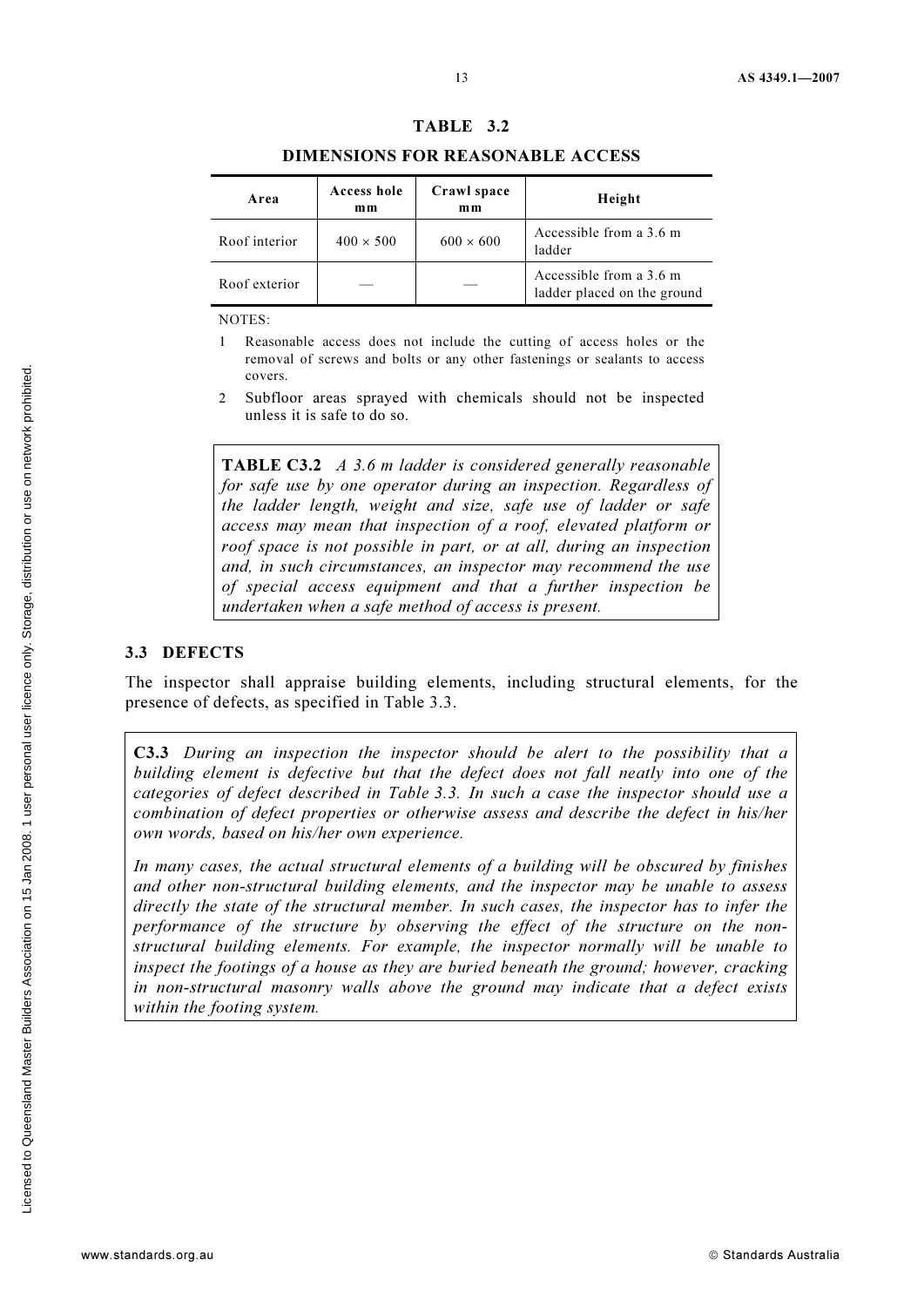| Type | <b>Defect</b>                                                     | Identifier                                                                                                                  |
|------|-------------------------------------------------------------------|-----------------------------------------------------------------------------------------------------------------------------|
| A    | Damage                                                            | The fabric of the element has ruptured or is otherwise<br>broken                                                            |
| B    | Distortion<br>Warping<br>Twisting                                 | An element or elements has been distorted or moved<br>from the intended location                                            |
| C    | Water penetration<br>Damp related                                 | Moisture is present in unintended or unexpected<br>locations                                                                |
| D    | Material deterioration<br>(rusting, rotting,<br>corrosion, decay) | An element or component is subject to deterioration<br>of material or materials                                             |
| E    | Operational                                                       | An element or component does not operate as<br>intended.                                                                    |
| F    | Installations<br>(including omissions)                            | The element or component is subject to improper or<br>ineffective installation, inappropriate use, or missing<br>components |

# TABLE 3.3

TYPES OF DEFECTS

NOTE: Guidance on inspection and reporting of cracking of building elements is given in Appendix E, which also provides information on types of defects and inspection considerations.

#### 3.4 INSPECTION RECORDS

The inspector shall record the following information prior to, or during the course of, the inspection:

- (a) Identity of the inspector undertaking the inspection.
- (b) Identity of the client
- (c) The address of the property inspected.
- (d) Date of inspection.
- (e) Weather conditions at the time of the inspection.
- (f) Limitations of inspection with respect to accessible area.
- (g) Observation of defects

NOTE: The inspection records should be retained for a period of at least three years.

C3.4 It is considered necessary that the inspector record various data on site at the time of inspection, and that this record be retained by the inspector. This site record may or may not become part of the formal report provided to the client.

The purpose of this site record is to allow checking of the formal report in the event of discrepancies or other problems. The inspector is considered to be an expert practitioner within that field of practice and it is expected that such a practitioner will be able to demonstrate the basis for his/her conclusions in the event of problems. An appropriate site record made at the time of inspection is a suitable method of demonstrating such basis.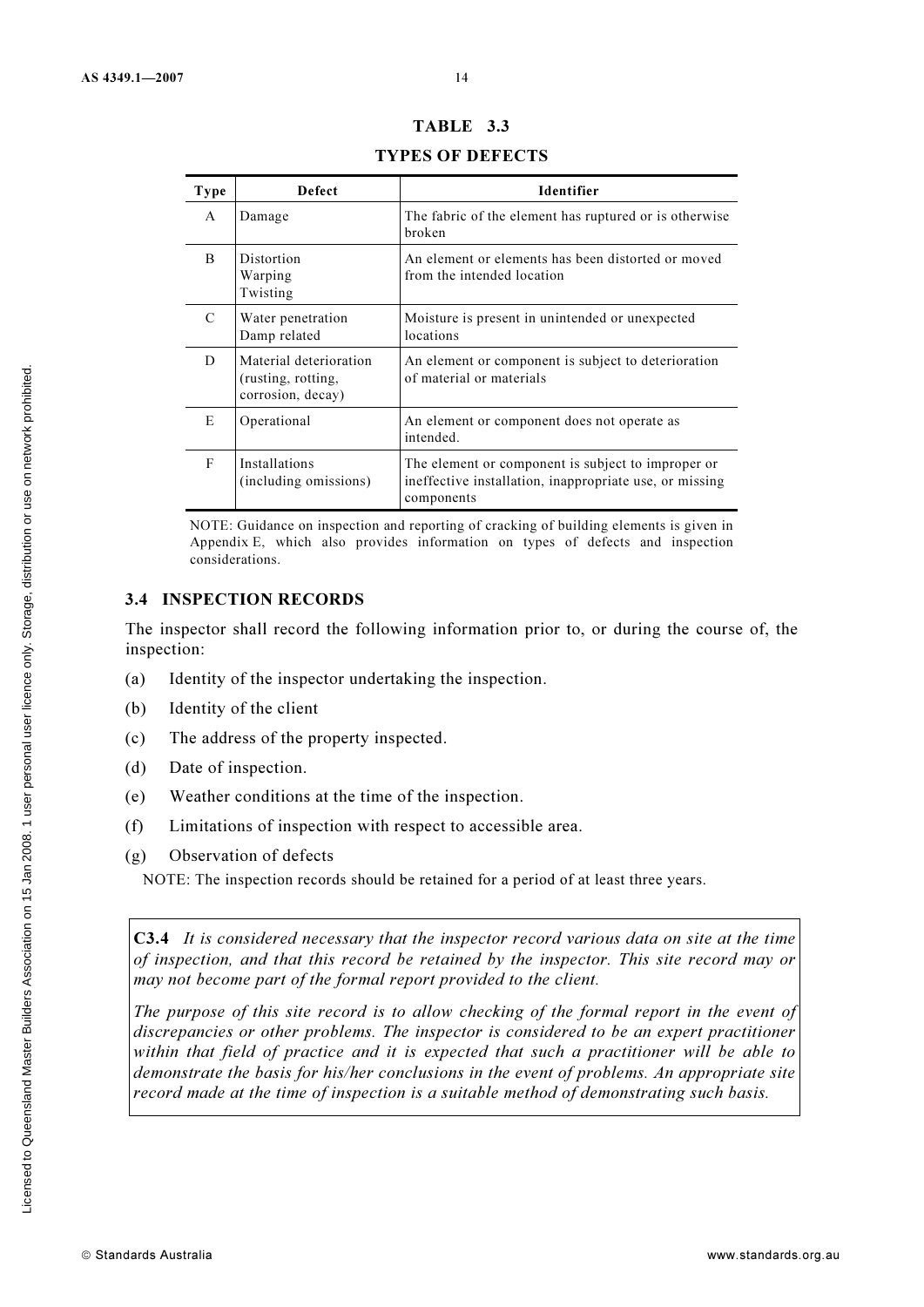#### SECTION 4 THE REPORT

#### 4.1 GENERAL

An inspection report shall be provided in writing or otherwise in a form that will enable the client to retain a permanent written record of the report.

NOTE: It is necessary to inspect each of the areas and items set out in Section 3; however, it is not necessary to report on each one. An inspector may choose to report only on an 'exceptions basis', i.e., listing only defects, rather than also reporting items that are in acceptable condition.

C4.1 The facts obtained from the inspection have to be clearly and comprehensively presented in the report. An evidence-based and objective approach should then be used to develop interpretations and conclusions given in the report.

The interpretations, conclusions and the inspector's opinion as to the overall condition of the property should be reasonably able to be checked by a suitably competent and experienced person who is external to the client-inspector relationship. Thus, the report should include sufficient data from the inspection and the conclusions should be derived by logical and rational examination of those data.

Due to the litigious nature of this industry, it is desirable for the benefit of both the client and the inspector that the report be clearly written.

Where reports involving standard clauses are used, for example 'check box format', care should be taken to ensure that sufficient and unambiguous detail, relevant to the particular inspection, is included.

#### 4.2 REPORT CONTENT

#### 4.2.1 General

The report shall include, but not be limited to, the elements listed in Clauses 4.2.2 to 4.2.8.

C4.2 The report should not contain any assessment or an opinion in relation to the following:

- (a) A matter that is not within the inspector's expertise.
- (b) A matter the inspection or assessment of which is solely regulated by statute.
- (c) Cost of rectification.
- (d) The assessment of any apparent defect including rising damp and leaks, the detection of which may be subject to prevailing weather conditions or recent occupancy/use of services.

In cases where services have not been used for some time prior to the inspection being carried out, such conditions may inhibit the detection of defects such as dampness caused by water leaks. For example, in the case of a shower enclosure, the absence of any dampness at the time of inspection does not necessarily mean that the enclosure will not leak.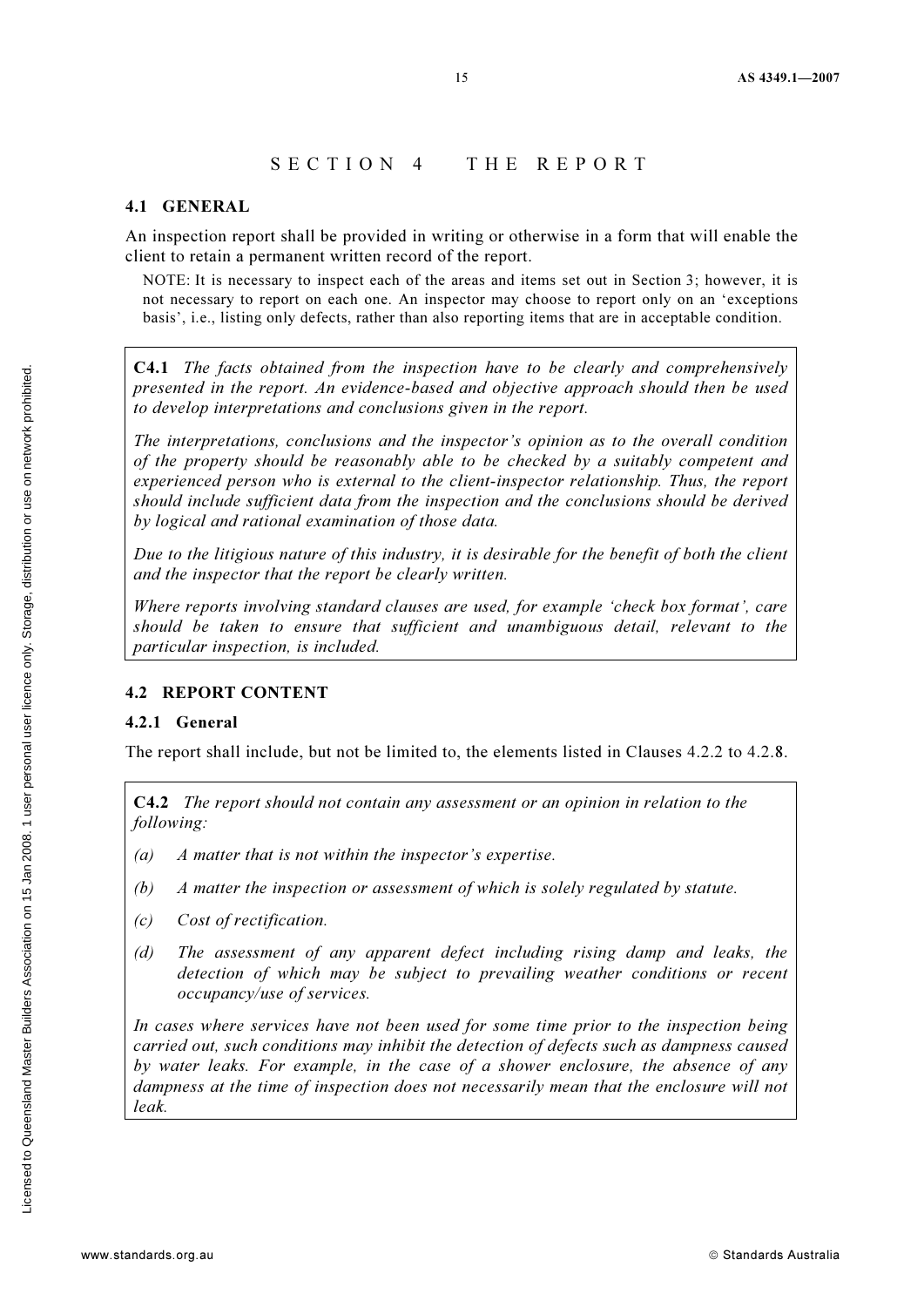#### 4.2.2 Administrative

The following shall be included:

- (a) The name, address and licence number or registration under State and Territory legislation, where applicable, of the inspector responsible for the inspection.
- (b) The name of the person who undertook the inspection.
- (c) Identity of the client.
- (d) The address of the property inspected.
- (e) Date of inspection.
- (f) Details of inspection agreement.

#### 4.2.3 Inspection details

The following shall be included:

- (a) Prevailing conditions at the time of the inspection.
- (b) Description and identification of the property inspected.

#### 4.2.4 Significant items

#### 4.2.4.1 Major defects

Any major defect observed shall be identified in the report. The location and description of each major defect, as specified in Table 3.3, shall be recorded in the report.

C4.2.1 Where a major defect is mentioned in the report, it should be clearly described, including a general statement as to any observed minor defects arising from that major defect, and an explanation given as to why it is a major defect, along with its specific location. This will allow the client and others, as necessary, to locate the major defect and its consequent minor defect, to be aware of the justification for it being reported as a major defect and to be able to estimate the extent of the repairs likely to be required.

#### 4.2.4.2 Minor defects

The report shall describe the overall extent of minor defects. The inspector is not required to comment on individual minor defects and imperfections.

C4.2.4.2 Minor defects are common to most properties and may include minor blemishes, corrosion, cracking, weathering, general deterioration, unevenness, and physical damage to materials and finishes, such as de-silvering of mirrors. It is expected that defects of this type would be rectified as part of normal ongoing property maintenance.

#### 4.2.4.3 Safety hazard

The report shall identify any observed item that may constitute a present or imminent serious safety hazard.

#### 4.2.5 Limitations

The report shall identify any area or item within the scope of an inspection that was not inspected and the factor that prevented inspection.

NOTE: Areas where inspection was restricted (such as by insulation, airconditioning ducts or pipework) with recommendations to gain access where practicable and considered necessary, should be included in the report.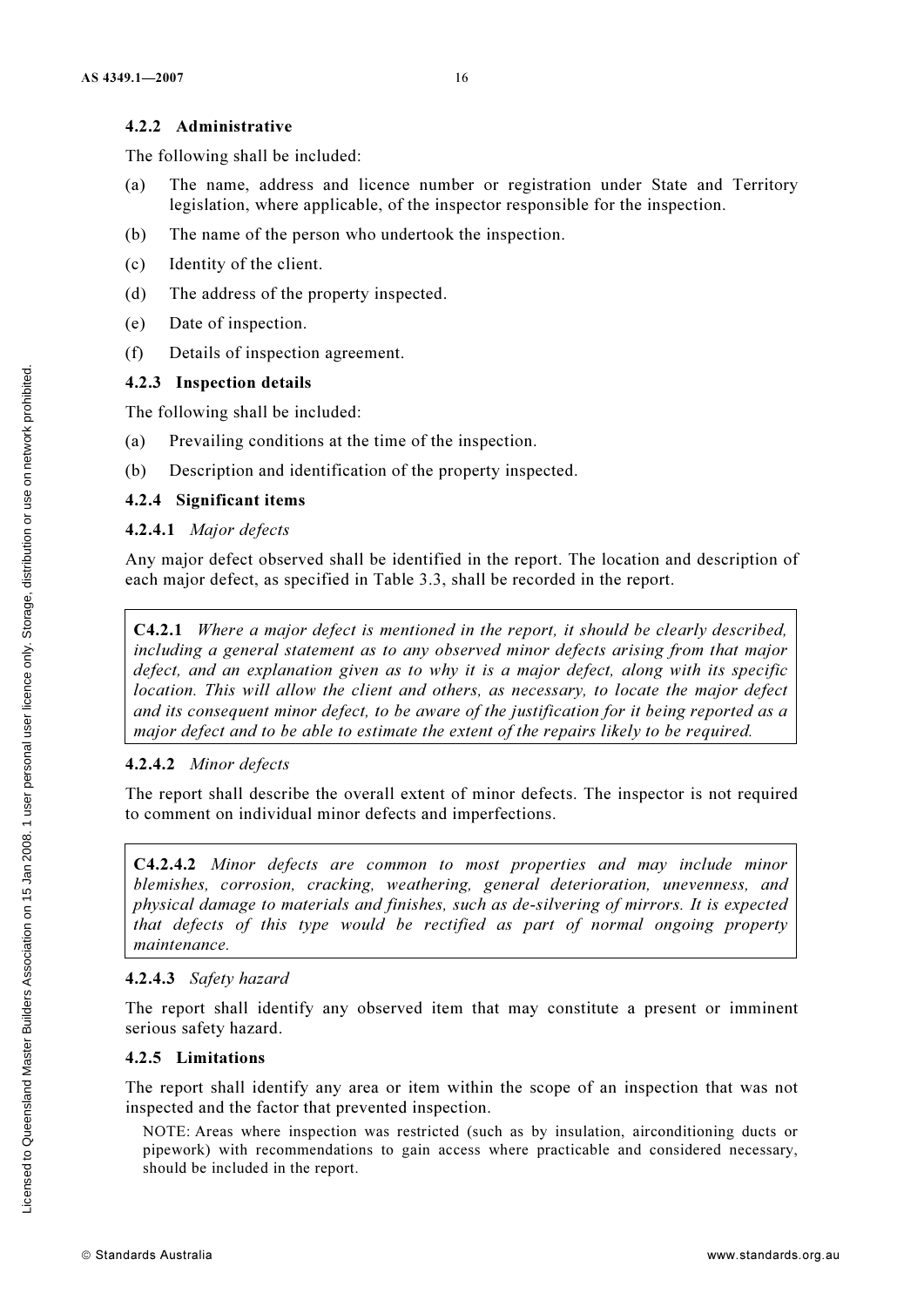Identification of inaccessible areas (such as enclosed patios, concrete slab-on-ground floors, fireplace hearths, double brick cavity, roof space in low pitch or flat roofs), with recommendations to gain access where practicable and considered necessary, shall be included in the report.

#### 4.2.6 Recommendations for further inspection

Where applicable, the inspector shall include a recommendation for further inspection by a specialist inspector.

NOTE: In the inspection report, the inspector may recommend that a specialist inspector (for example, a pest consultant, an electrician, a plumber, a structural engineer, a geotechnical engineer, a fire-safety consultant, a surveyor) undertake further inspection of some specific aspect of the building.

#### 4.2.7 Conditions

A report may be conditional on the following:

- (a) Information provided by the person, the employees or agents of the person requesting the report.
- (b) Apparent concealment of possible defects.
- (c) Any other factor limiting the preparation of the report.

#### 4.2.8 Conclusion

The report shall give conclusions regarding the incidence of major defects and an opinion regarding the incidence of minor defects, relative to the average condition of similar buildings of approximately the same age that have been reasonably well maintained. The conclusion shall give comment on the overall condition of the property.

C4.2.8 Minor defects are common to most properties and may include minor blemishes, corrosion, cracking, weathering, general deterioration, unevenness, and physical damage to materials and finishes, such as de-silvering of mirrors. It is expected that defects of this type would be rectified as part of normal ongoing property maintenance.

It is neither intended nor expected that the report will include details of specific minor defects; however, a poorly maintained residence may have more numerous and extensive minor defects than a reasonably maintained property that is otherwise similar. It follows that it may be necessary for a purchaser to allocate substantial resources to return a poorly maintained property to a reasonable standard for occupancy. For this reason the Standard requires that the report include a general assessment of the general incidence of minor defects in the subject residence compared with otherwise similar properties.

#### 4.2.9 Summary

A summary shall be included to provide an overview of the report, including the purpose of the inspection, the scope and the conclusion.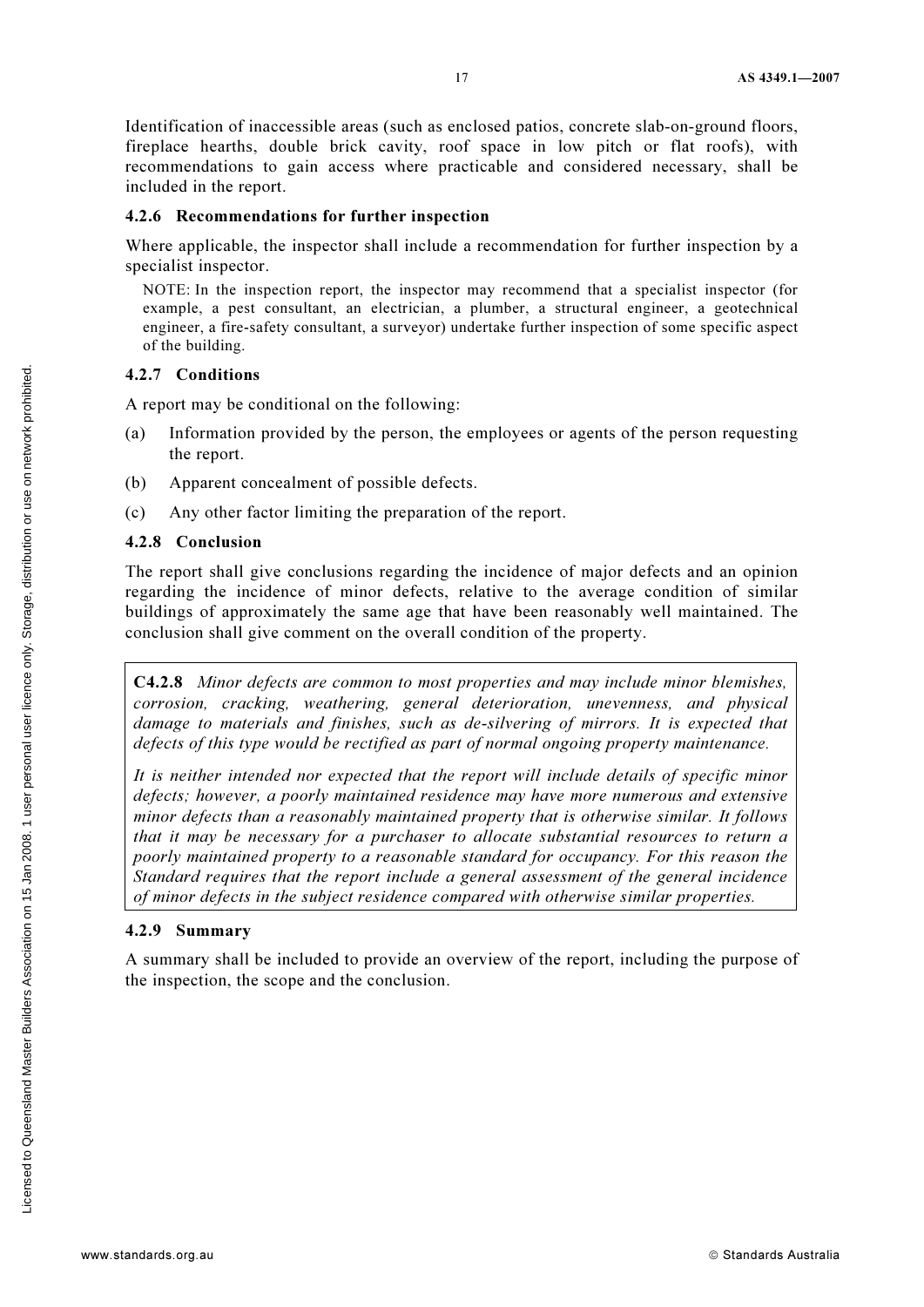#### APPENDIX A

#### PRE-PURCHASE STRUCTURAL INSPECTION

#### (Normative)

#### A1 GENERAL

Where a pre-purchase inspection is limited to assessment of the structure of the property, the requirements of this Appendix shall apply in preference to the relevant requirements of Sections 2, 3 and 4. Where no requirements are stated in this Appendix, the relevant requirements of Sections 2, 3 and 4 shall apply.

#### A2 PURPOSE OF INSPECTION

The purpose of the inspection is to provide advice to a prospective purchaser or other interested party regarding the condition of the structure of the property.

#### A3 SCOPE OF INSPECTION

The inspection shall comprise visual assessment of accessible areas of the property to identify major defects to the building structure and to form an opinion regarding the general condition of the structure of the property.

NOTE: The structural report should not contain any assessment or an opinion regarding the following:

- (a) Any non-structural element, e.g., roof plumbing and roof covering, general gas, water and sanitary plumbing, electrical wiring, partition walls, cabinetry, windows, doors, trims, fencing, minor structures, non-structural damp issues, ceiling linings, floor coverings, decorative finishes such as plastering, painting, tiling, etc.
- (b) An assessment of any aspect or component of the property that cannot be seen or that requires testing and/or measurement to determine soundness.
- (c) Any area or item that was not, or could not be, observed by the inspector.
- (d) General maintenance other than that which is deemed to be directly related to the ongoing structural performance of the property.
- (e) Serviceability damp defects such as condensation, rising damp, lateral damp, falling damp should only be assessed and reported on where structural damage has occurred, is occurring, or may occur (e.g., fungal rot) significant spalling of masonry or concrete structural elements, significant fretting or mortar, rusting of primary structural elements. Stormwater drainage and surface water defects commonly cause or exacerbate foundation instability and these issues should be assessed and reported on where relevant.

#### A4 DEFECTS

The types of defect to be considered are as described in Section 3. The presence or otherwise of defects shall only be relevant when such defects relate to the structural condition of the building.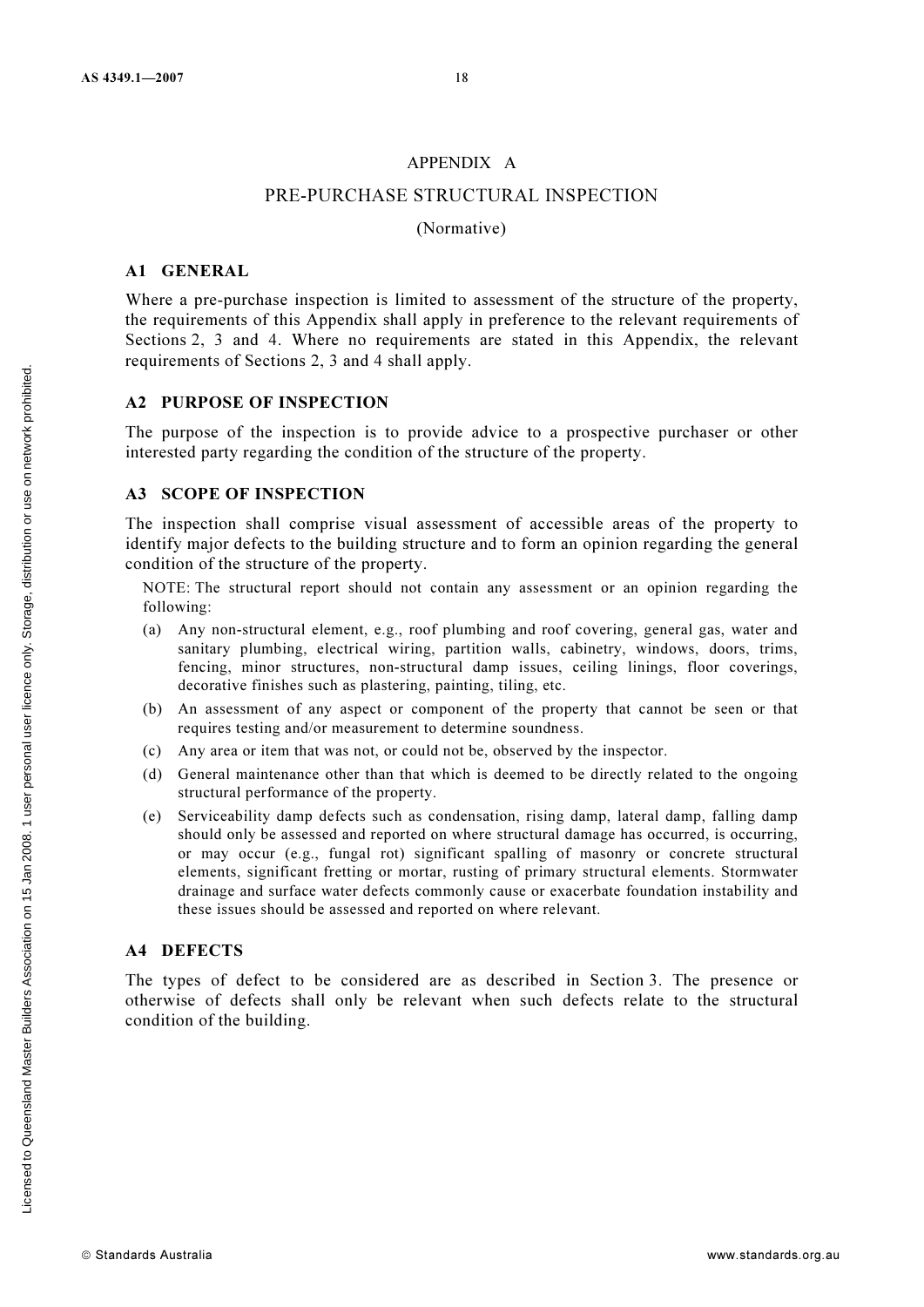#### APPENDIX B

#### STRATA AND COMPANY TITLE PROPERTY INSPECTION

#### (Informative)

#### B1 GENERAL

Pre-purchase inspections on strata and company title buildings and similar forms of community title are subject to particular issues that can result in problems between the client and inspector.

Probably the most common problem is the failure of the client to appreciate the significance of the difference between individual and common property.

Sometimes, pre-purchase inspections are not requested because of an assumption that an examination of the strata records alone will adequately inform the purchaser of potential defects. Body corporate records will only disclose those defects that have been brought formally to the attention of the body corporate. The records will not necessarily reveal all the defects.

#### B2 SCOPE OF INSPECTION

With strata and company title properties, the inspection is limited to the interior and the immediate exterior of the particular residence to be inspected, as that is the extent of the individual property, and does not include review of body corporate or similar records.

An inspection of all strata and company title common property, including the interior of every unit, would need to be carried out to determine the extent of any defects in the whole of the common property. Where clear evidence of major defect is apparent during the inspection in accordance of this Standard, the inspector should advise the client to obtain an inspection of common areas.

#### B3 LIABILITY FOR MAINTENANCE COST

A prospective purchaser should be aware that their liability for the cost of repairing building defects is not restricted to the particular unit which they are proposing to purchase, but may include contribution to the whole of the common property. Thus, an inspection of the particular unit and its immediate surrounds may be of limited assistance to the prospective purchaser as an indicator of the total extent of their overall liability to contribute to the cost of repairs.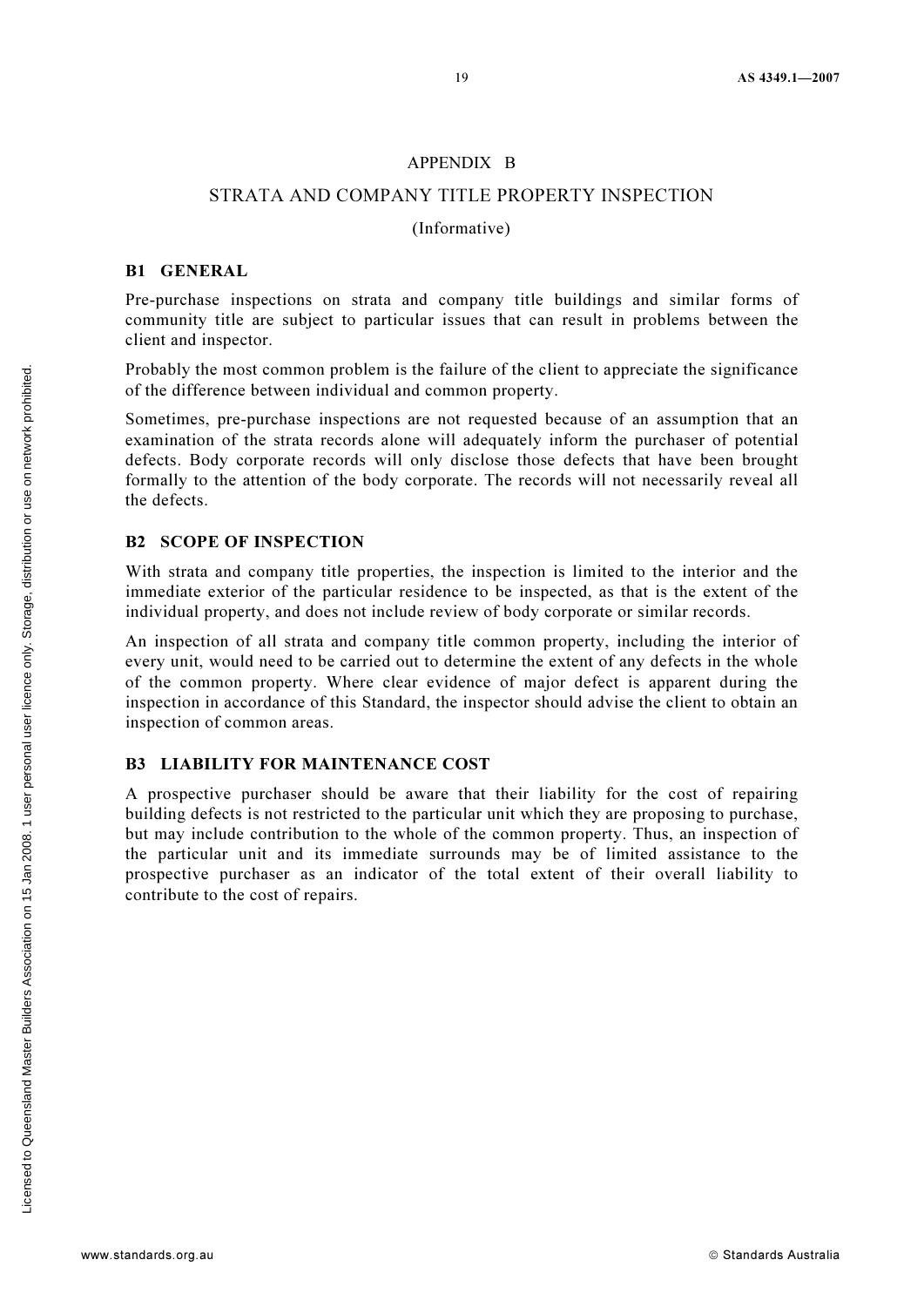#### APPENDIX C

#### BUILDING ELEMENTS AND SERVICES TO BE INSPECTED

#### (Normative)

The inspector shall inspect all building elements. The building elements typically present in residential buildings are listed in Tables C1 to C6. Each item shall be visually inspected and limited testing of operation shall be undertaken as indicated.

NOTE: The list of items in Tables C1 to C6 is not exhaustive.

#### TABLE C1

#### INTERIOR OF THE BUILDING

| Inspection<br>items/parts | Inspection areas (fields) of an item                                                                                                                                | Example and/or inspection<br>consideration |
|---------------------------|---------------------------------------------------------------------------------------------------------------------------------------------------------------------|--------------------------------------------|
| Ceilings                  | Sagging<br>Nails popping<br>Defective lining<br>Lath and plaster key damage<br>Fibrous plaster scrimming/grouting/strapping<br>Cracking<br>Dampness and damp damage |                                            |
| Walls                     | <b>Bulging</b><br>Nails popping<br>Defective lining<br>Cracking<br>Dampness and damp damage<br>Distortion, verticality<br>Drummy plaster and render                 |                                            |
| Timber floors             | Damage<br>Decay<br>Out of level<br>Dampness and damp damage<br>Floor movement such as spring and bounce                                                             |                                            |
| Concrete floors           | Cracking<br>Surface damage<br>Out of level<br>Dampness and damp damage                                                                                              |                                            |
| Timber windows            | Putty<br>Broken or cracked glass<br>Sash operation<br>Sash fittings and hardware<br>Water staining<br>Decaying frames and sashes                                    |                                            |
| Metal-framed<br>windows   | Glazing seals<br>Broken or cracked glass<br>Sash operation<br>Sash fittings and hardware<br>Water staining and corrosion                                            |                                            |

(continued)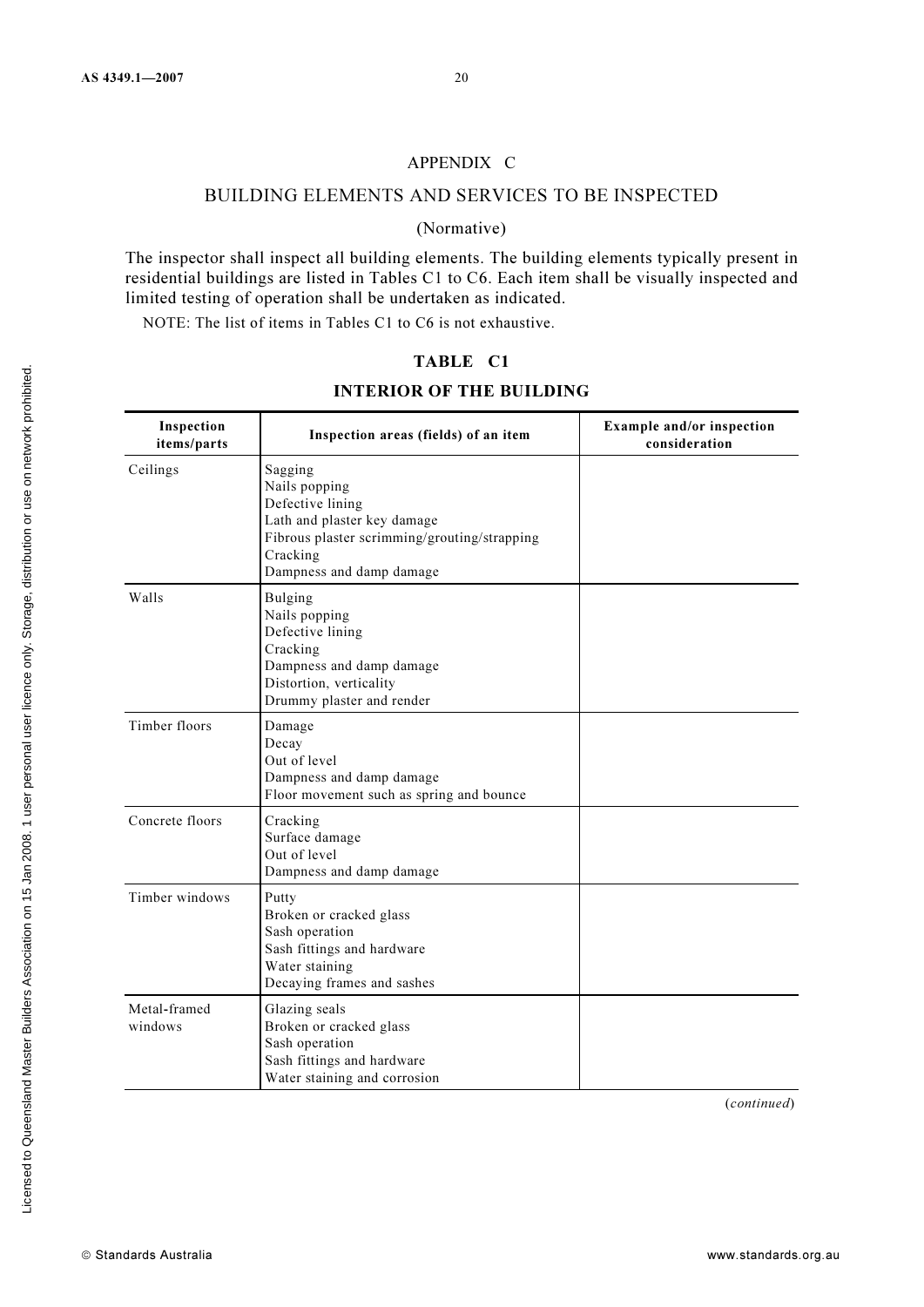| Inspection<br>items/parts | Inspection areas (fields) of an item                                                                                            | Example and/or inspection<br>consideration                                                                   |
|---------------------------|---------------------------------------------------------------------------------------------------------------------------------|--------------------------------------------------------------------------------------------------------------|
| Doors and frames          | <b>Binding</b> doors<br>Defective door hardware<br>Corroded or decaying frames<br>Damaged doors<br>Loose or badly fitting doors |                                                                                                              |
| Kitchen                   | Bench top                                                                                                                       | Lifting or delamination<br>Damage<br>Water damage                                                            |
|                           | Cupboards                                                                                                                       | Water damage<br>Operation of doors and drawers                                                               |
|                           | Sink/taps                                                                                                                       | Chips, cracks, leaking, etc.<br>Water supply to be turned on, and<br>taps operated                           |
|                           | Tiles                                                                                                                           | Drummy<br>Cracked<br>Loose, missing<br>Grouting and sealant                                                  |
| Bathroom, WC,<br>ensuite  | Cistern and pan                                                                                                                 | Cracking<br>Leaking<br>Installation and stability<br>Water supply to be turned on and<br>the cistern flushed |
|                           | Bidet                                                                                                                           | Cracking<br>Leaking<br>Installation and stability<br>Water supply to be turned on, and<br>the bidet flushed  |
|                           | Taps                                                                                                                            | Leaking<br>Water supply to be turned on and<br>taps operated                                                 |
|                           | Tiles                                                                                                                           | Drummy<br>Cracked<br>Loose<br>Grouting and sealant                                                           |
|                           | Bath                                                                                                                            | Damage<br>Adequately sealed and properly<br>recessed at the junction with wall                               |
|                           | Shower                                                                                                                          | Visual signs of leakage<br>Screen<br>Broken glass<br>Water supply to be turned on and<br>the shower operated |
|                           | Vanity                                                                                                                          | Damage<br>Doors and drawers                                                                                  |
|                           | Washbasin                                                                                                                       | Damage<br>Loose<br>Waste/trap<br>Water supply to be turned on and<br>taps operated                           |

TABLE C1 (continued)

(continued)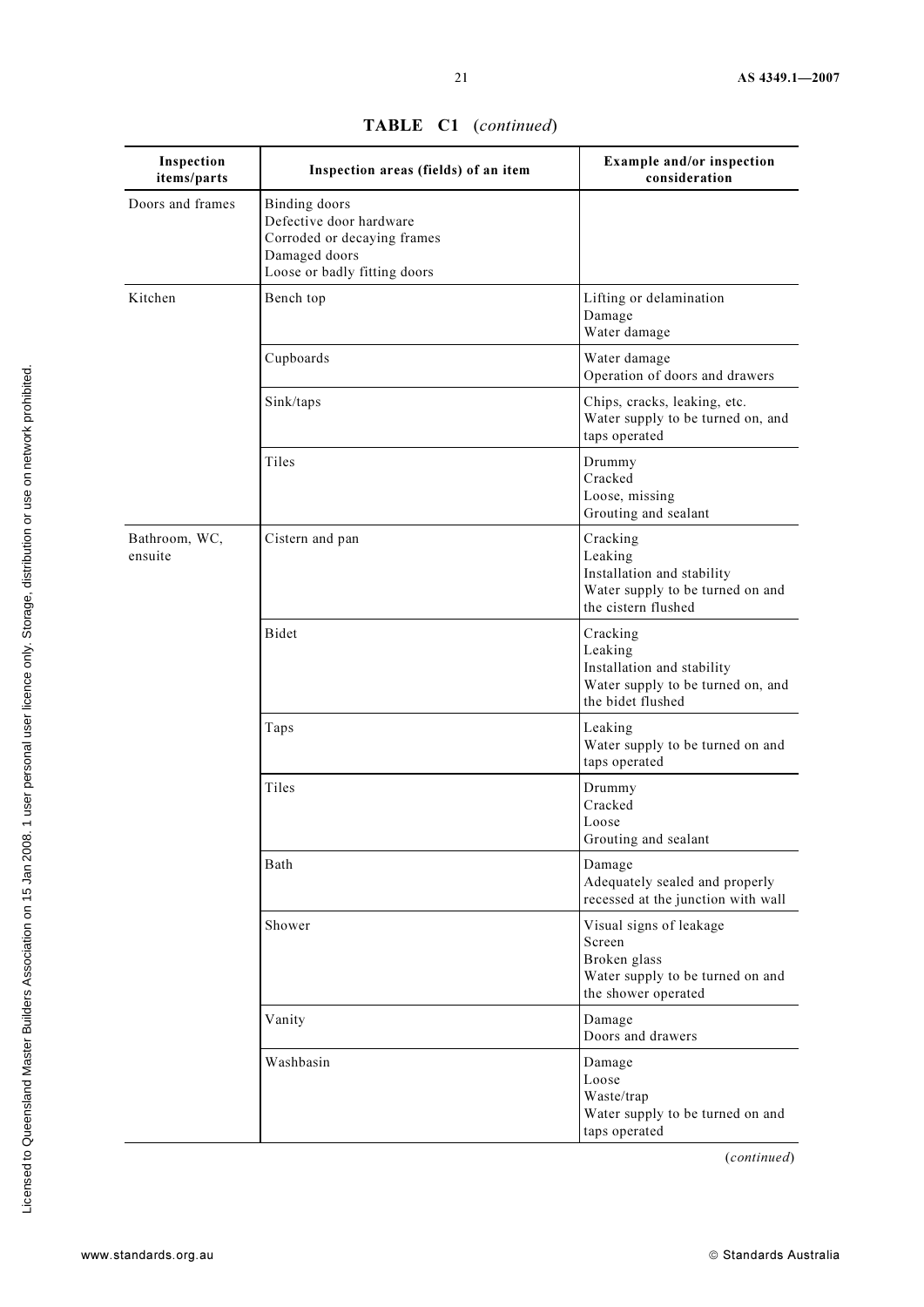| Inspection<br>items/parts | Inspection areas (fields) of an item                                | Example and/or inspection<br>consideration                                               |
|---------------------------|---------------------------------------------------------------------|------------------------------------------------------------------------------------------|
|                           | Ventilation                                                         |                                                                                          |
|                           | <b>Mirrors</b>                                                      | Cracking<br>Edging                                                                       |
| Laundry                   | Taps                                                                | Operation<br>Leaking<br>Water hammer (water supply to be<br>turned on and taps operated) |
|                           | Tubs/cabinet                                                        | Condition                                                                                |
|                           | Tiles                                                               | Drummy<br>Cracked<br>Loose<br>Grouting and sealant                                       |
|                           | Ventilation                                                         |                                                                                          |
| <b>Stairs</b>             | Stringer<br>Handrails/balusters<br>Newel posts<br>Treads and risers |                                                                                          |
| All                       | Damp problems                                                       | Rising<br>Falling<br>Condensation<br>Horizontally or laterally<br>penetrating damp       |

# TABLE C1 (continued)

# TABLE C2

# EXTERIOR OF THE BUILDING

| <b>Inspection items/parts</b>                                                    | <b>Inspection areas</b><br>(fields) of an item | <b>Example and/or inspection consideration</b>                                              |
|----------------------------------------------------------------------------------|------------------------------------------------|---------------------------------------------------------------------------------------------|
| Walls                                                                            | Lintels                                        |                                                                                             |
|                                                                                  | External cladding                              | Integrity<br>Paint, protective coating<br>Evidence of missing damp-proof course or flashing |
|                                                                                  | Doors and windows                              | Flashing<br>Moulding<br><b>Sills</b>                                                        |
| Timber or steel frames and<br>structures                                         |                                                |                                                                                             |
| Chimneys                                                                         |                                                | Verticality<br>Flashing<br>Brickwork deterioration                                          |
| <b>Stairs</b>                                                                    |                                                | Structure integrity, looseness<br>Safety issues                                             |
| Balconies, verandas, patios,<br>decks, suspended concrete<br>floors, balustrades |                                                | Structure integrity, looseness<br>Safety issues                                             |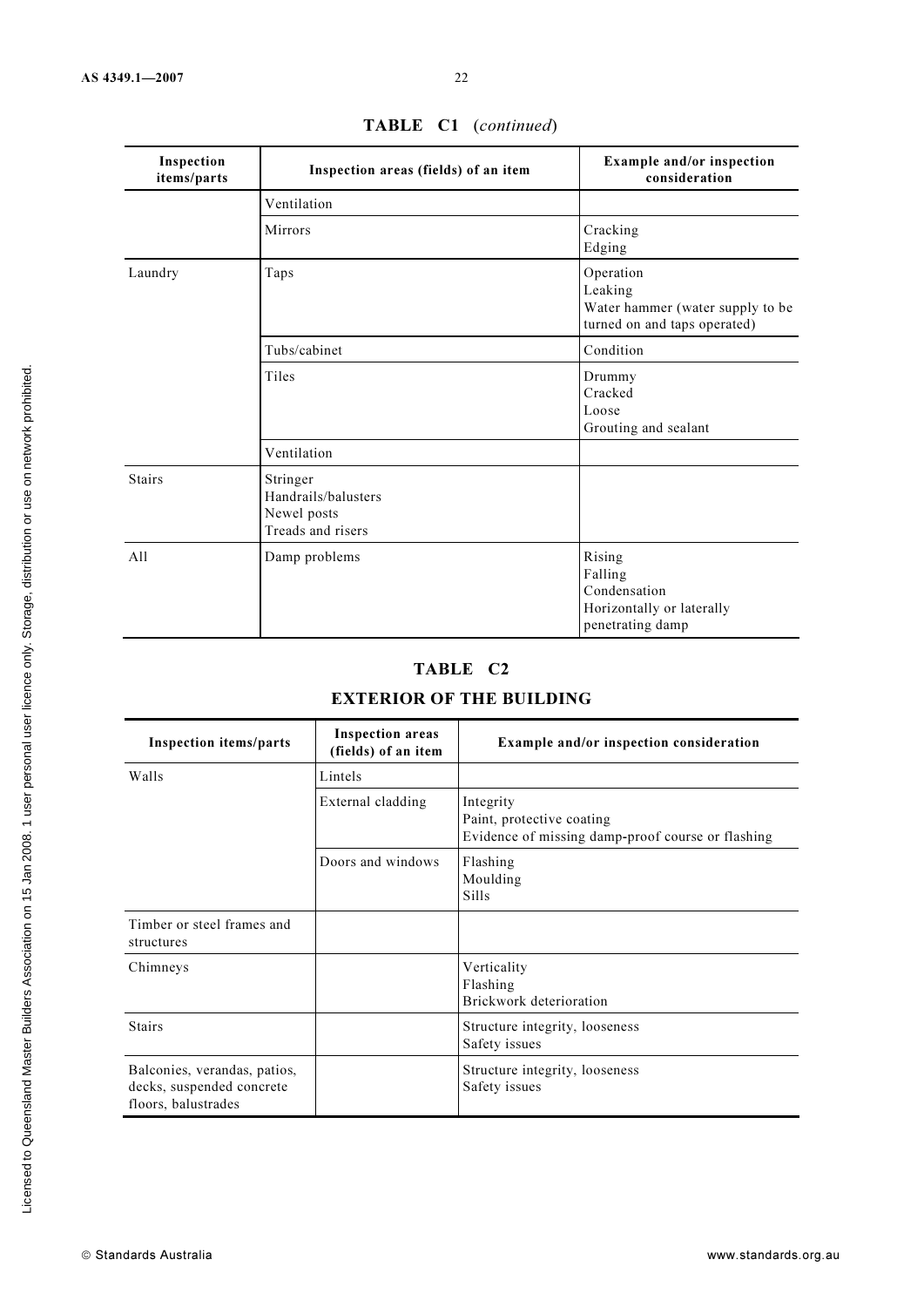| <b>ROOF EXTERIOR</b>          |                                                                          |                                                              |  |  |
|-------------------------------|--------------------------------------------------------------------------|--------------------------------------------------------------|--|--|
| <b>Inspection items/parts</b> | Inspection areas (fields)<br>of an item                                  | <b>Example and/or inspection</b><br>consideration            |  |  |
| Roof                          | Tiles<br>Shingles and slates<br>Sheet roofing<br>Gables<br>Roof flashing | Cracked and broken<br>Loose, decay<br>Rusting, nails popping |  |  |
| Skylights, vents and flues    |                                                                          | Flashing                                                     |  |  |
| Valleys                       |                                                                          | Rust                                                         |  |  |
| Guttering                     |                                                                          | Rust                                                         |  |  |
| Downpipes                     |                                                                          | Rust                                                         |  |  |
| Eaves, fascias and barges     |                                                                          |                                                              |  |  |

# TABLE C3

# TABLE C4

# ROOF SPACE

| <b>Inspection items/parts</b> | <b>Inspection areas</b><br>(fields) of an item | <b>Example and/or inspection</b><br>consideration            |
|-------------------------------|------------------------------------------------|--------------------------------------------------------------|
| Roof covering                 |                                                |                                                              |
| Roof framing                  |                                                | Physical damage, deterioration<br>Inappropriate modification |
| Sarking                       |                                                | Integrity                                                    |
| Party walls                   |                                                | Integrity                                                    |
| Insulation                    |                                                |                                                              |

# TABLE C5

# SUBFLOOR SPACE

| <b>Inspection items/parts</b> | <b>Inspection areas</b><br>(fields) of an item | <b>Example and/or inspection</b><br>consideration                              |
|-------------------------------|------------------------------------------------|--------------------------------------------------------------------------------|
| Timber floor                  | Supports                                       | Deflection of bearers or joists<br>Cracking, spalling, rusting<br>Termite caps |
|                               | Floor                                          | Deterioration                                                                  |
|                               | Ventilation, drainage,<br>damp                 |                                                                                |
| Suspended concrete floors     |                                                | Deterioration                                                                  |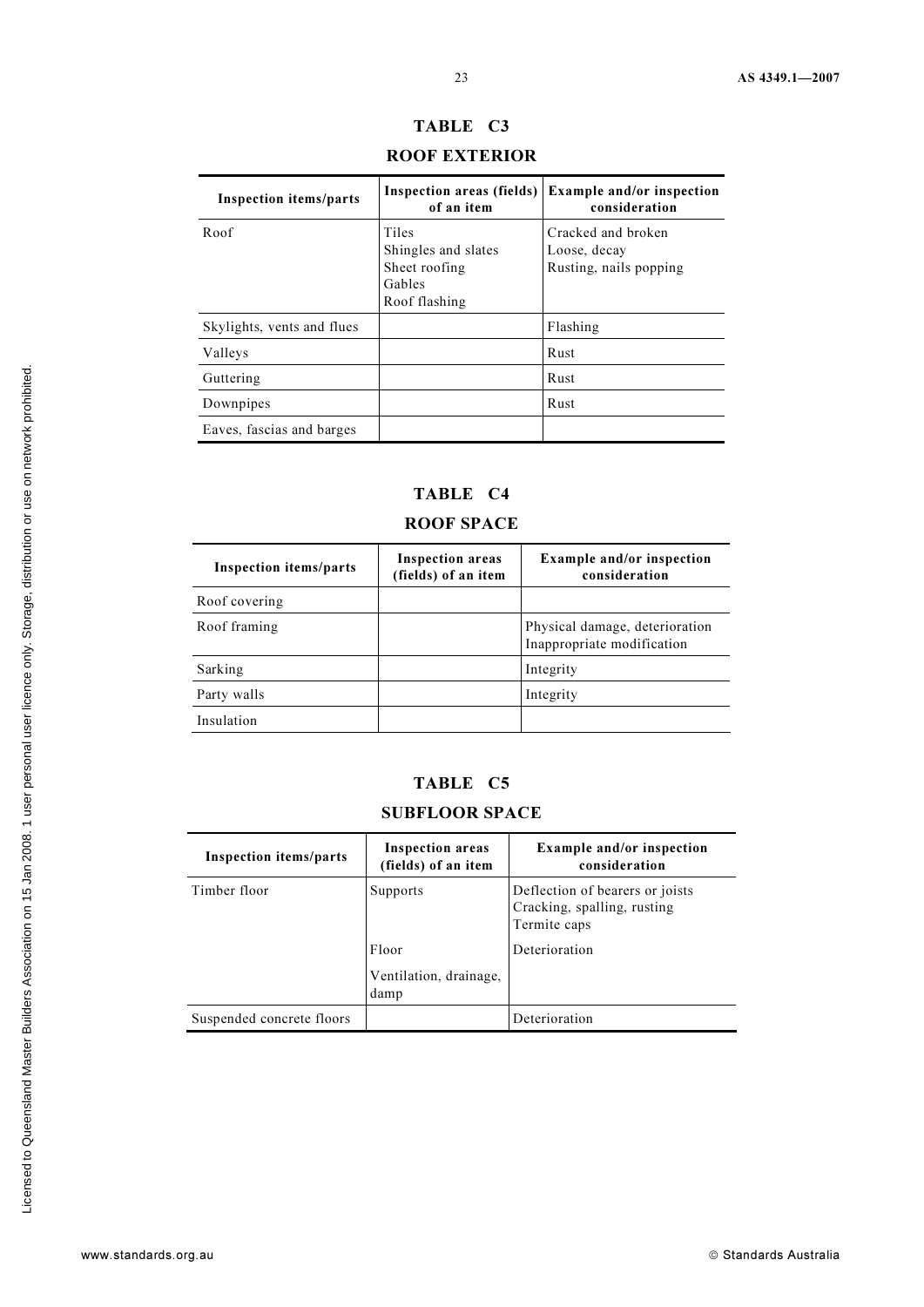# TABLE C6

# THE SITE

| <b>Inspection items/parts</b>                                                   | Inspection areas (fields) of<br>an item                                                                 | <b>Example and/or inspection</b><br>consideration             |
|---------------------------------------------------------------------------------|---------------------------------------------------------------------------------------------------------|---------------------------------------------------------------|
| Car accommodation.<br>detached laundry, ablution<br>facilities and garden sheds | Appropriate areas as described<br>above for primary residence                                           |                                                               |
| Retaining walls                                                                 | Retaining walls supporting<br>other structures.<br>Landscaping retaining walls<br>more than 700 mm high |                                                               |
| Paths and driveways                                                             | Subsidence<br>Integrity<br>Trip hazard                                                                  |                                                               |
| Steps                                                                           | Subsidence<br>Integrity<br>Trip hazard                                                                  |                                                               |
| Fencing                                                                         | General fencing                                                                                         | Inappropriate loading                                         |
|                                                                                 | Swimming pool fencing                                                                                   | Presence and integrity<br>Self-closing and self-latching gate |
| Surface water                                                                   | Drainage effectiveness                                                                                  | Ponding of water against structures                           |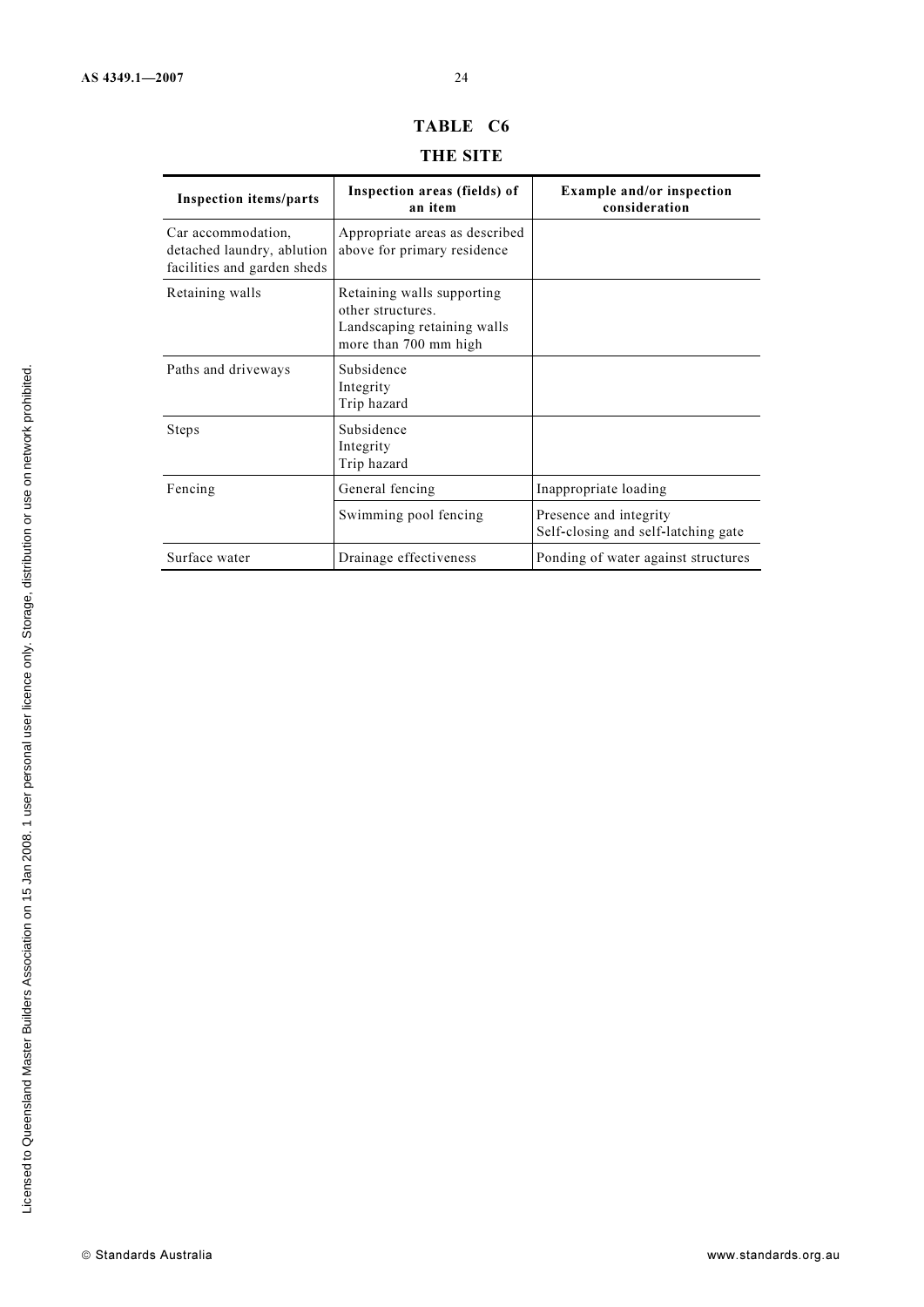#### APPENDIX D

#### EXCLUSION OF ITEMS FROM INSPECTION

#### (Informative)

The inspector need not inspect or report on the following:

- (a) Footings below ground.
- (b) Concealed damp-proof course.
- (c) Electrical installations, operation of smoke detectors, light switches and fittings, TV, sound and communications and security systems.
- (d) Concealed plumbing.
- (e) Adequacy of roof drainage as installed.
- (f) Gas fittings and fixtures.
- (g) Airconditioning.
- (h) Automatic garage door mechanisms.
- (i) Swimming pools and associated filtration and similar equipment.
- (j) The operation of fireplaces and solid fuel heaters, including chimneys and flues.
- (k) Alarm systems.
- (l) Intercom systems.
- (m) Soft floor coverings.
- (n) Electrical appliances including dishwashers, incinerators, ovens, ducted vacuum systems.
- (o) Paint coatings, except external protective coatings.
- (p) Health hazards (e.g., allergies, soil toxicity, lead content, radon, presence of asbestos or urea formaldehyde).
- (q) Timber and metal framing sizes and adequacy.
- (r) Concealed tie-downs and bracing.
- (s) Timber pest activity.
- (t) Other mechanical or electrical equipment (such as gates, inclinators).
- (u) Soil conditions.
- (v) Control joints.
- (w) Sustainable development provisions.
- (x) Concealed framing-timbers or any areas concealed by wall linings/sidings.
- (y) Landscaping.
- (z) Rubbish.
- (aa) Floor cover.
- (bb) Furniture and accessories.
- (cc) Stored items.
- (dd) Insulation.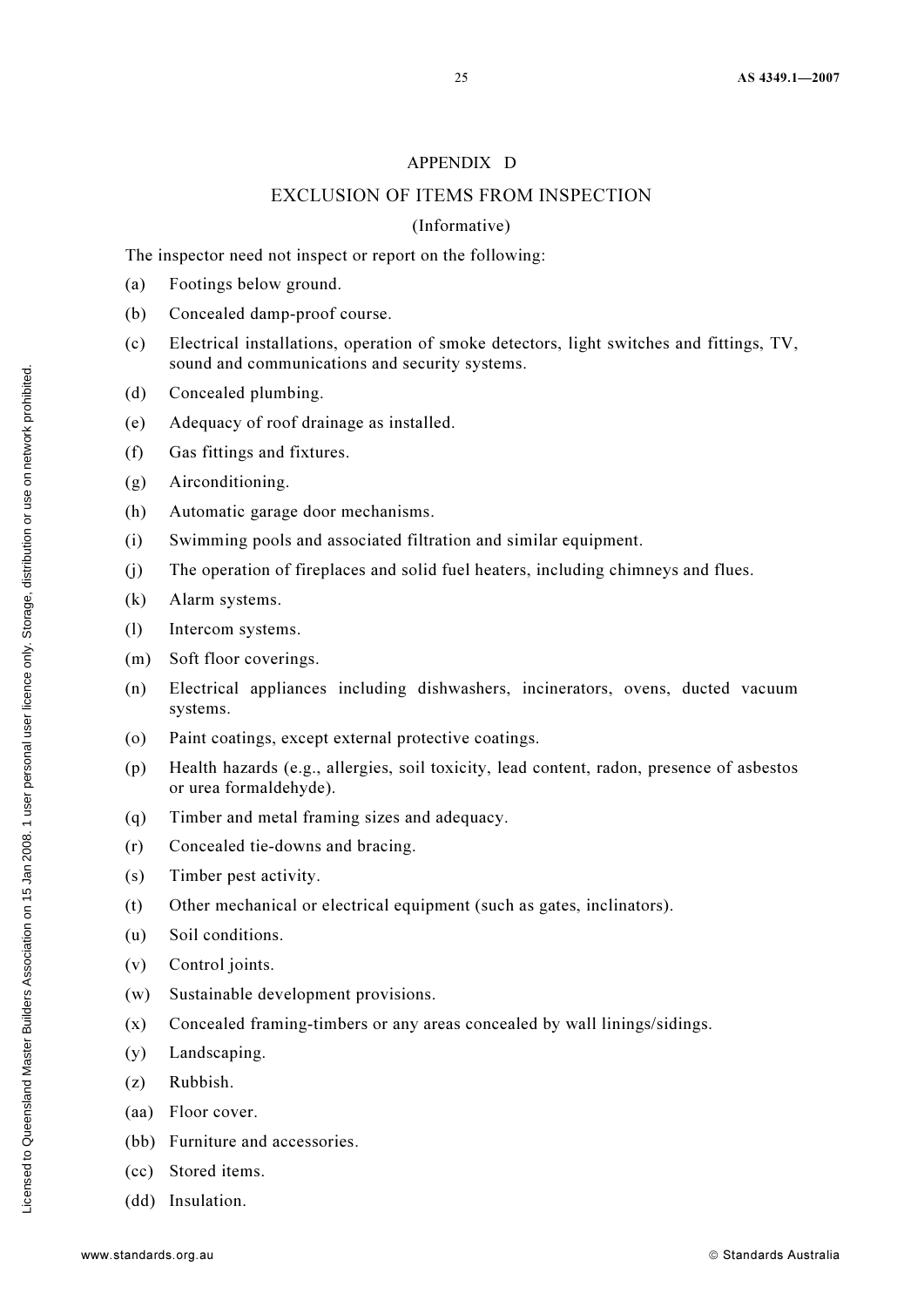- (ee) Environmental matters (e.g., BASIX, water tanks, BCA Environmental Provisions).
- (ff) Energy efficiency.
- (gg) Lighting efficiency.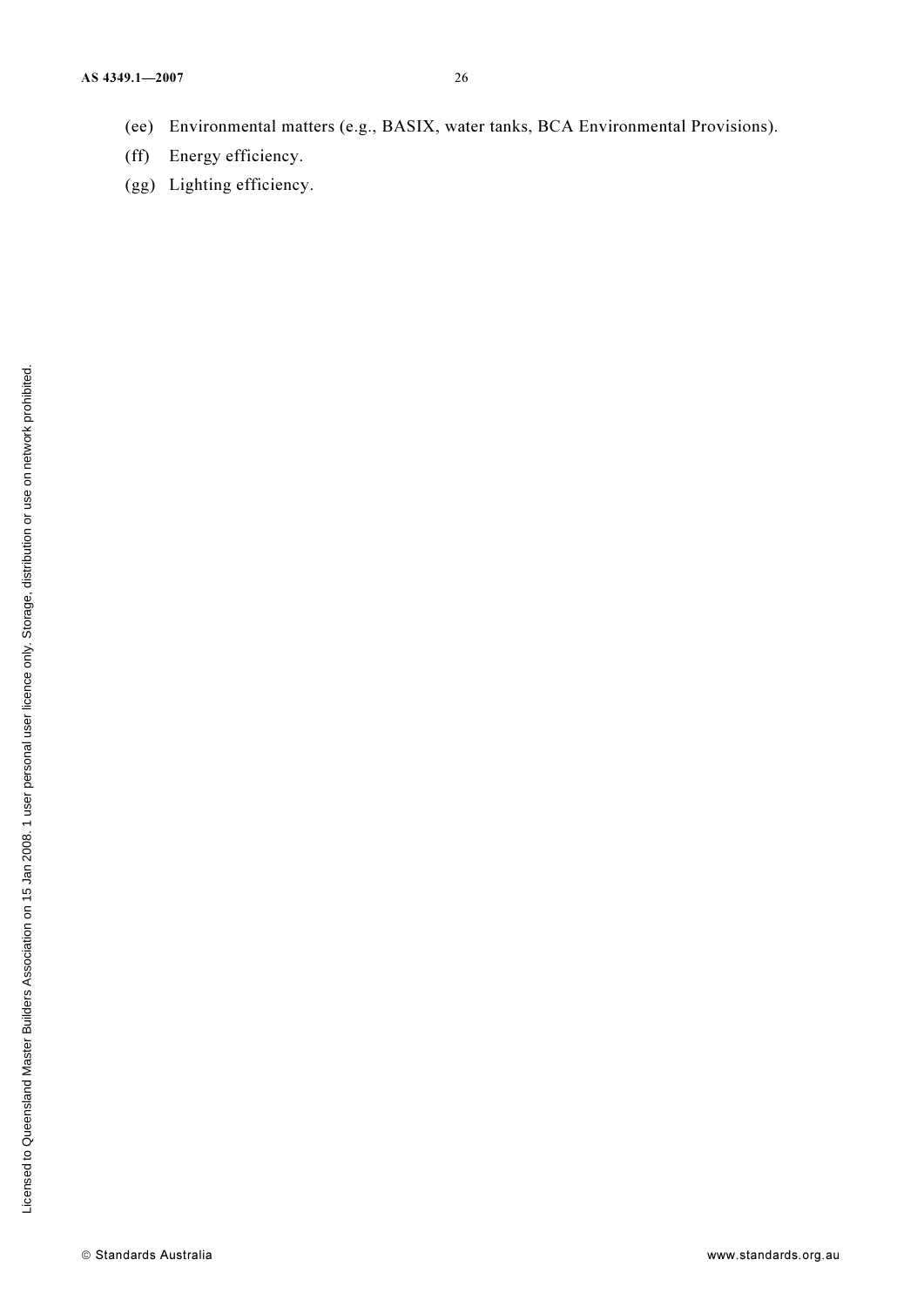#### APPENDIX E

#### CRACKING OF BUILDING ELEMENTS

#### (Informative)

#### E1 GENERAL

Use of cracking of building elements as an indicator of structural performance can be problematic. Where cracking is present in a building element the inspector has to be alert to the possibility that the cracking may be the result of one or more of a range of factors and that the significance of the cracking may vary (see Paragraph E2).

#### E2 TYPES OF CRACKING DEFECT

#### E2.1 Determining defect

Cracking in a building element may constitute a defect in a variety of ways. In many cases a particular cracking occurrence may result in more than one type of defect. For example, a particular crack might at the same time be a structural defect, a serviceability defect and an appearance defect.

The inspector should determine whether the cracking constitutes a major or minor defect, based on the expected impact of the cracking.

#### E2.2 Appearance defect

Cracking of a building element is an appearance defect where in the opinion of the inspector the only present or expected consequence of the cracking is that the appearance of the element is blemished.

#### E2.3 Serviceability defect

Cracking of a building element is a serviceability defect where in the opinion of the inspector the present or expected consequence of the cracking is that the function of the building element is impaired.

Examples of serviceability defects resulting from cracking are as follows:

- (a) Windows or doors not opening and closing properly.
- (b) Water leakage occurring through a building element, which otherwise should not allow water entry.

#### E2.4 Structural defect

Cracking of a building element is a structural defect where in the opinion of the inspector the present or expected consequence of the cracking is that the structural performance of the building element is impaired, or where the cracking is the result of the structural behaviour of the building.

The criteria for determining whether cracking is a structural defect are not solely related to crack width. Cracks 0.l mm wide may be a structural defect while cracks 5.0 mm wide may not be structural defects. Cracking in a structural element does not necessarily indicate a structural defect.

#### E3 CATEGORIZATION OF CRACKS IN MASONRY WALLS

Reporting of cracking in masonry walls should be in accordance with Table E1.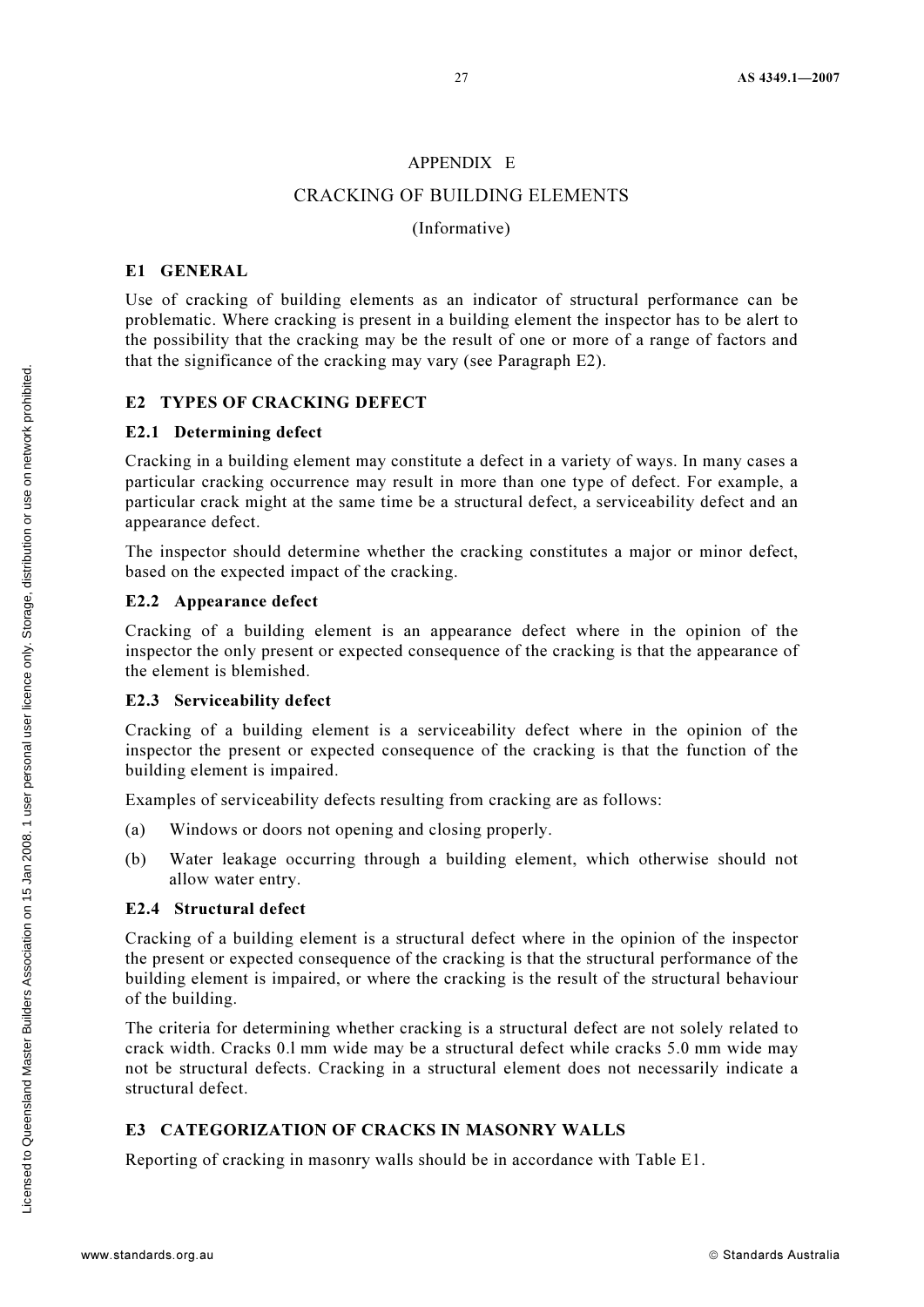# TABLE E1

## CATEGORISATION OF CRACKING IN MASONRY

| Description of typical damage and required repair                                                                                                                                                                                        | Width limit                                                                             | Damage category |
|------------------------------------------------------------------------------------------------------------------------------------------------------------------------------------------------------------------------------------------|-----------------------------------------------------------------------------------------|-----------------|
| Hairline cracks                                                                                                                                                                                                                          | $\leq 0.1$ mm                                                                           | $\Omega$        |
| Fine cracks that do not need repair                                                                                                                                                                                                      | $\leq 1.0$ mm                                                                           |                 |
| Cracks noticeable but easily filled<br>Doors and windows stick slightly                                                                                                                                                                  | $\leq 5.0$ mm                                                                           | $\mathfrak{D}$  |
| Cracks can be repaired and possibly a small amount of<br>wall will need to be replaced. Door and windows stick<br>service pipes can fracture. Weather-tightness often<br>impaired.                                                       | $>5.0$ mm, $\leq 15.0$ mm<br>(or a number of cracks)<br>3.0 mm or more in one<br>group) | 3               |
| Extensive repair work involving breaking out and<br>replacing sections of walls, especially over doors and<br>windows. Doorframes distort. Walls lean or bulge<br>noticeably, some loss of bearing in beams. Service pipes<br>disrupted. | $>15.0$ mm, ≤25 mm<br>but also depends on number<br>of cracks                           | 4               |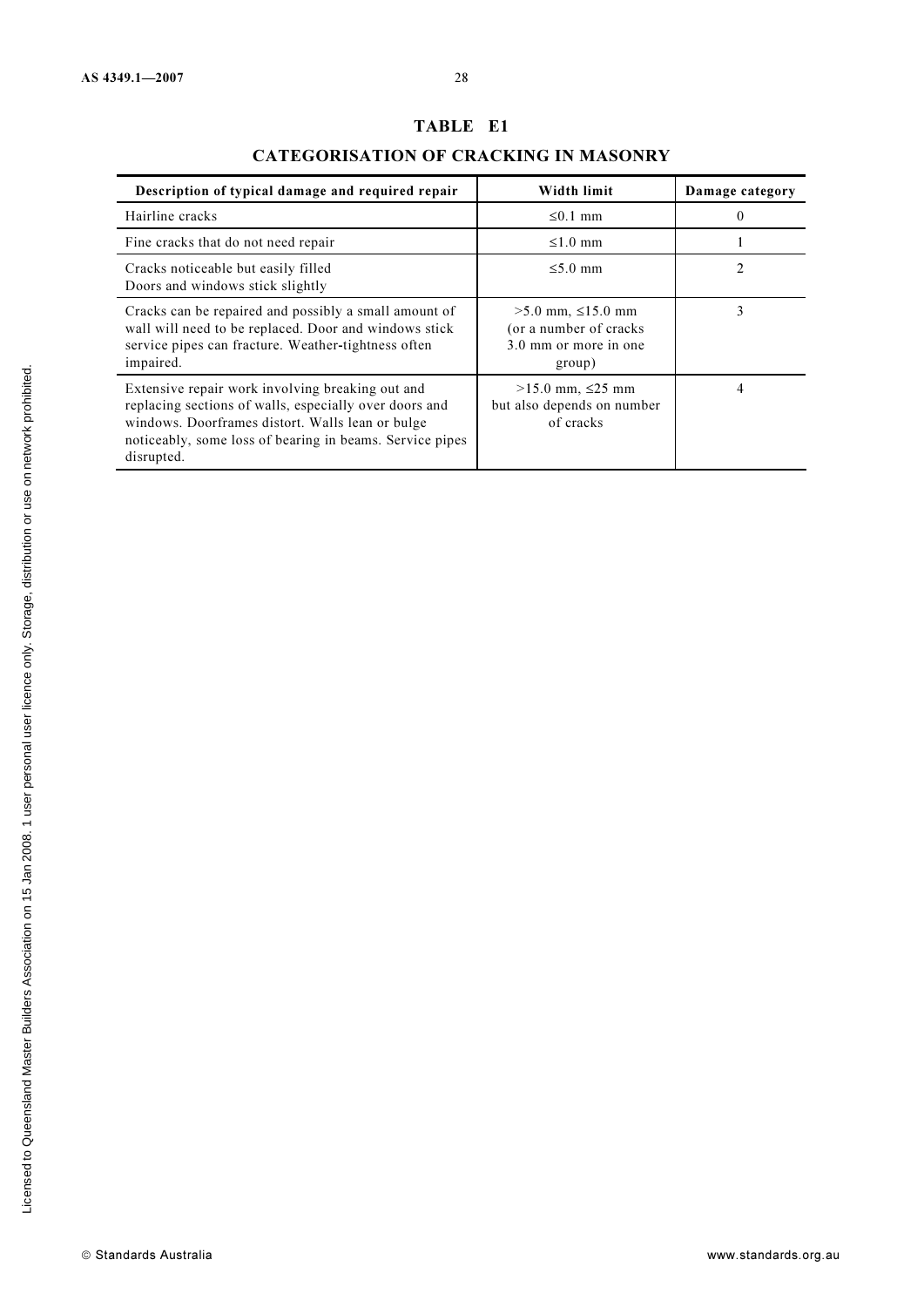#### APPENDIX F

## TYPES AND EXAMPLES OF DEFECTS

(Informative)

Table F1 provides information on defects subsets and some examples of each type of defect.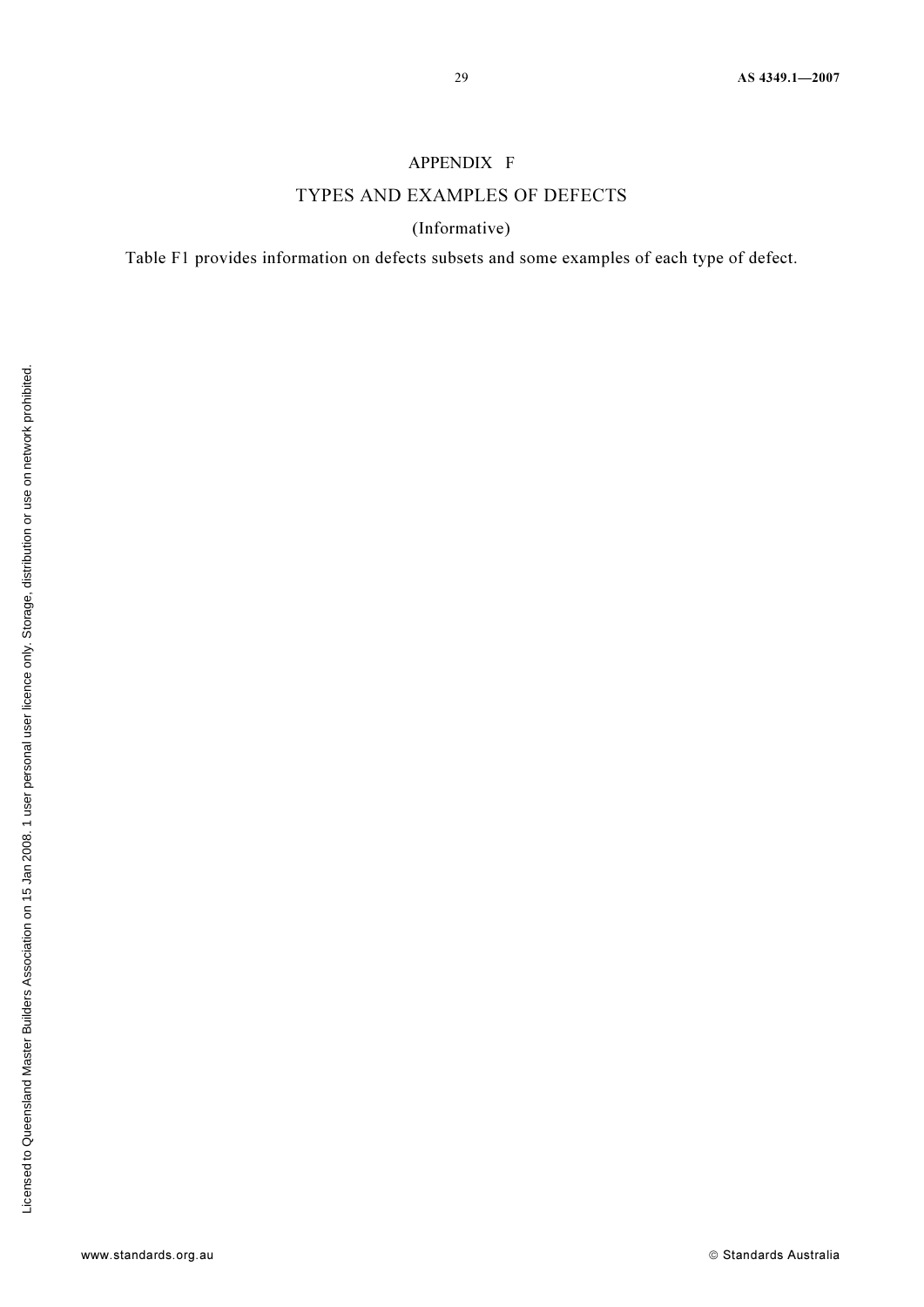### TABLE F1

| <b>Type</b>   | Defect                                                                     | <b>Example of subsets</b>                                                                                                                                                                                                                                                                                                              | <b>Example of defects</b>                                                                                                                                                                                                                                                                                                                                                                   |
|---------------|----------------------------------------------------------------------------|----------------------------------------------------------------------------------------------------------------------------------------------------------------------------------------------------------------------------------------------------------------------------------------------------------------------------------------|---------------------------------------------------------------------------------------------------------------------------------------------------------------------------------------------------------------------------------------------------------------------------------------------------------------------------------------------------------------------------------------------|
| A             | Damage                                                                     | Integrity of the element compromised to the extent<br>that collapse has occurred or is imminent.<br>Damage to the extent that the element is<br>unserviceable or may become so soon.<br>Circumstances where the consequential damage is<br>out of proportion to the initial factor.                                                    | Cracked power point in a wet area.<br>Brick wall damaged to the extent that<br>stability is impeded.<br>Damaged support to a ceiling such<br>that collapse is possible.                                                                                                                                                                                                                     |
| B             | Distortion,<br>warping,<br>twisting                                        | Distortion to the extent that the element is<br>unserviceable or may become so soon.<br>The ability of the property to resist weather has been<br>compromised (e.g., wind).<br>Integrity of the element compromised to the extent<br>that collapse has occurred or is imminent.                                                        | Sagging roof to the extent that allows<br>ingress of vermin or rain.<br>Distortion reduces support for<br>structural members.<br>Cavity wall has distorted due to the<br>failure of ties; retaining wall rotated.<br>Deflection of a lintel to such an extent<br>that joinery is jammed; footings sunk.<br>Deflection of elements consistent<br>with significant settlement of<br>footings. |
| $\mathcal{C}$ | Water<br>penetration-<br>Damp related                                      | Water penetration to the extent that the element is<br>unserviceable or may become so soon.<br>Moisture present to the extent that conditions are<br>conducive to structural deterioration or unhealthy<br>environment.                                                                                                                | Leaking shower recess.<br>Leaking roof flashings and joinery<br>flashings causing water penetration<br>into the building.<br>Slab edge dampness; rising damp<br>causing salt attack.                                                                                                                                                                                                        |
| D             | Material<br>deterioration<br>(rusting,<br>rotting,<br>corrosion,<br>decay) | Material deterioration to the extent that the element<br>is unserviceable or may become so soon.<br>Integrity of the element compromised to the extent<br>that collapse has occurred or is imminent.<br>Material deterioration to the extent that conditions<br>are conducive to structural deterioration or<br>unhealthy environment. | Concrete cancer.<br>Rusting of structural connections and<br>members such that the strength of the<br>member has been reduced.<br>Severe delignification such that the<br>strength of the member has been<br>reduced.<br>Decay in timber members.<br>Generalized spalling of brickwork<br>indicating poor material.                                                                         |
| E             | Operational                                                                | Operational deterioration to the extent that the<br>element is unserviceable or may soon becomes so.<br>Operational deterioration to the extent that<br>conditions are conducive to structural deterioration<br>or unhealthy or unsafe environment.                                                                                    | Water hammer.<br>Water supply inadequate.                                                                                                                                                                                                                                                                                                                                                   |
| ${\bf F}$     | Installation<br>(including<br>omissions)                                   | Installation deficiencies to the extent that the<br>element is unserviceable or may soon become so.<br>Installation deficiencies to the extent that conditions<br>are conducive to structural deterioration or<br>unhealthy or unsafe environment.                                                                                     | Absence of bracing in houses<br>supported by poles.<br>Meter boxes missing; handrails not<br>properly connected on a balustrade.<br>Tie-downs and structural connections<br>missing.<br>Fire-rated party walls missing where<br>required.<br>Missing ant caps.                                                                                                                              |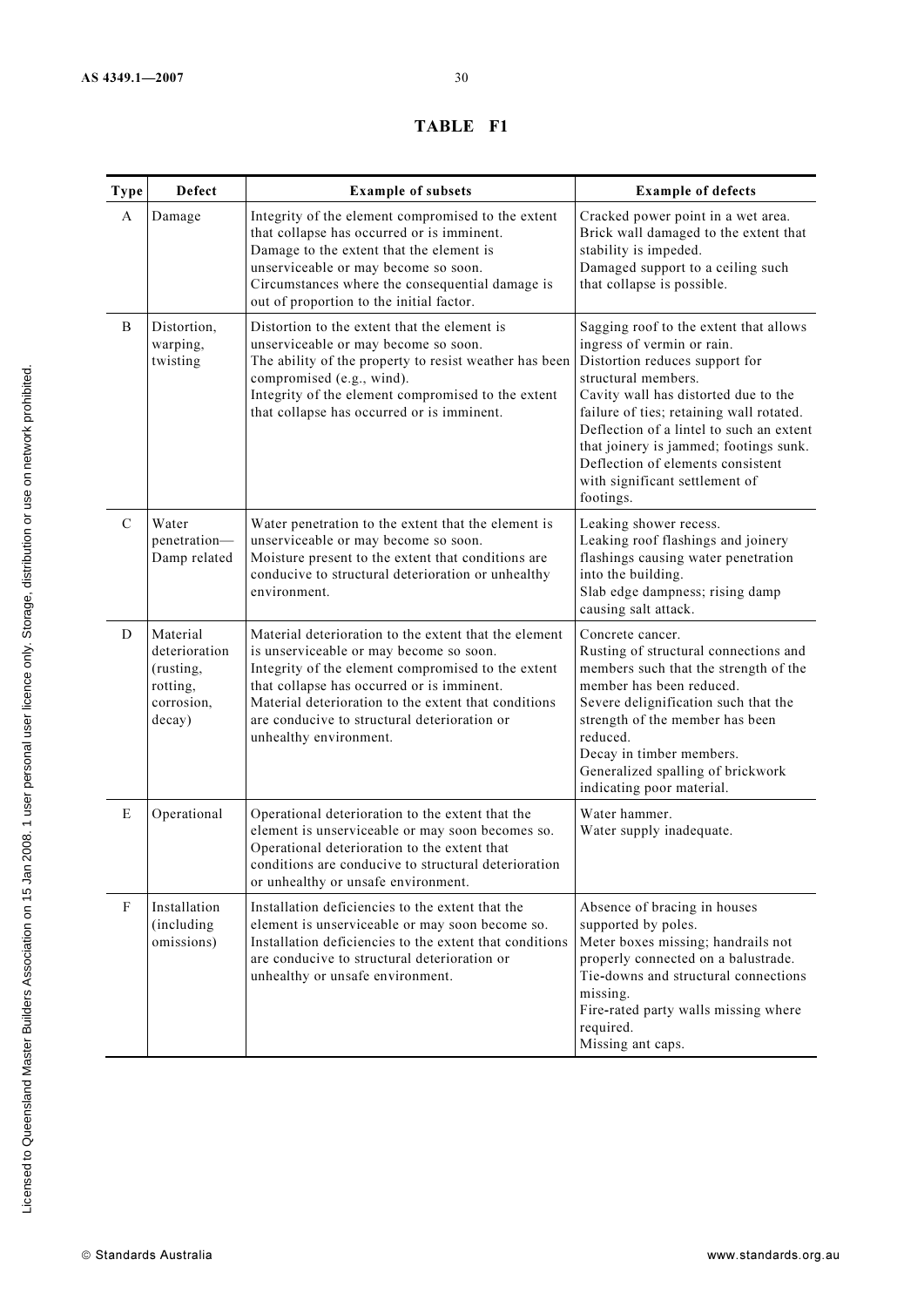31 AS 4349.1—2007

NOTES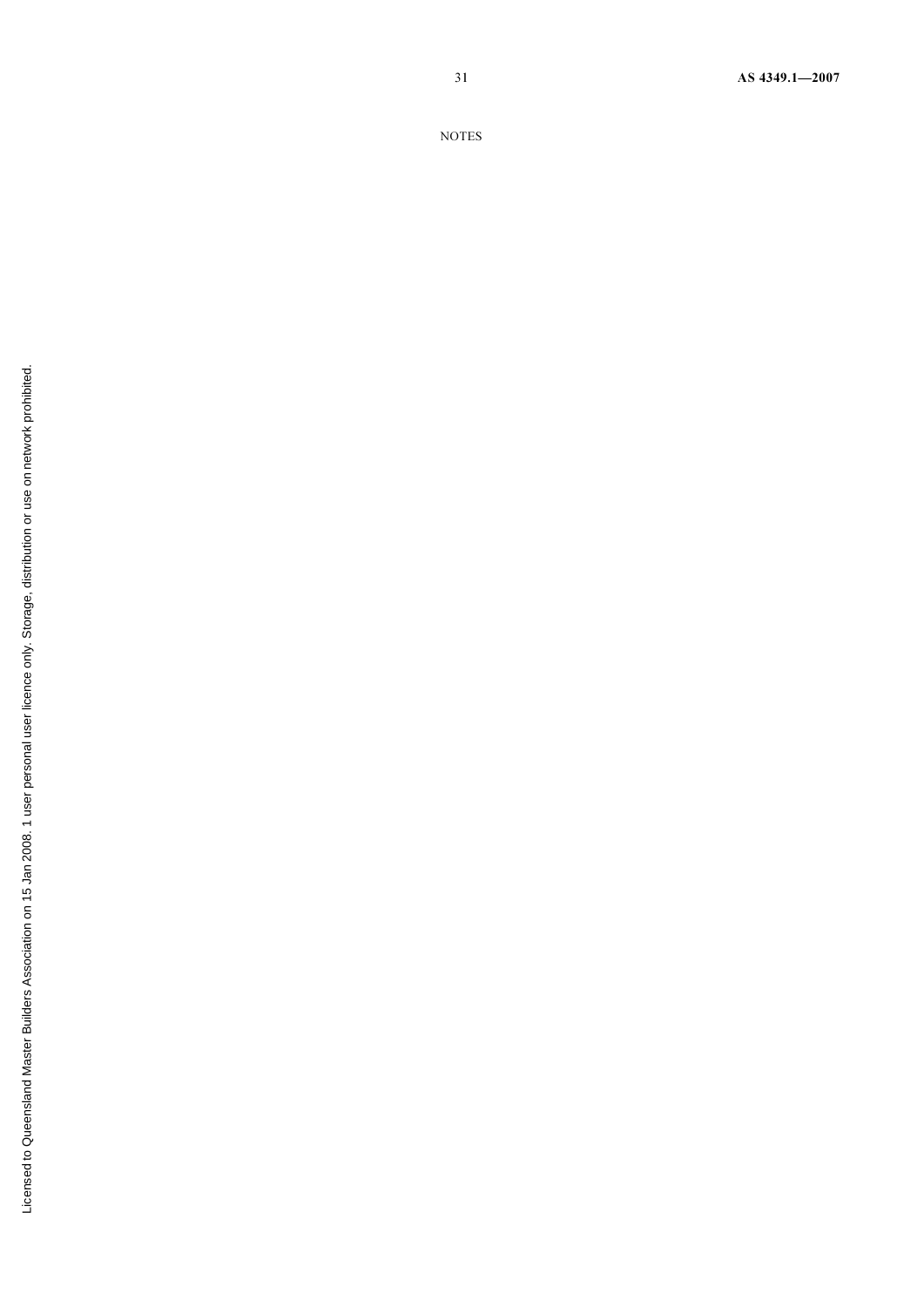NOTES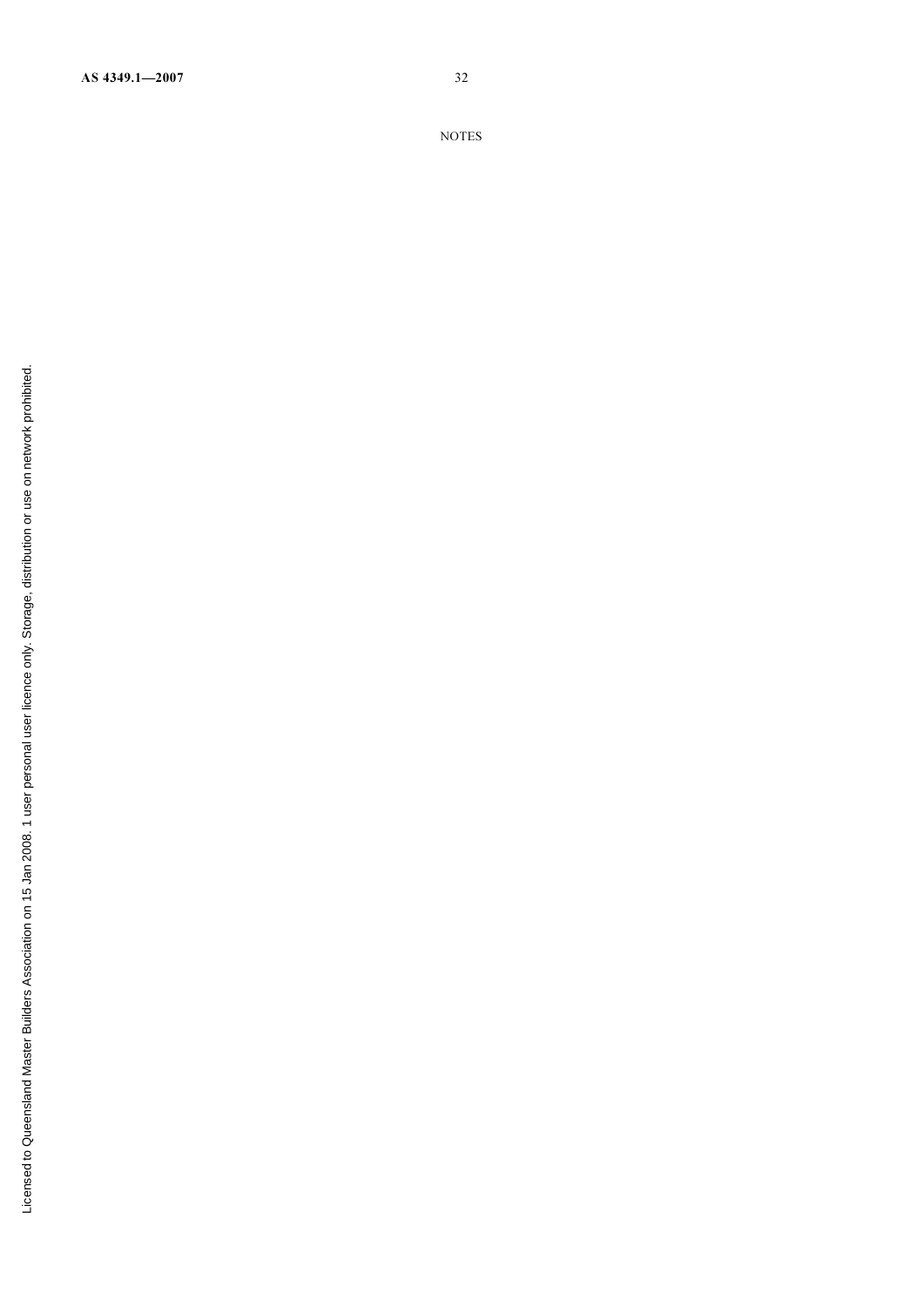#### Standards Australia

Standards Australia develops Australian Standards® and other documents of public benefit and national interest. These Standards are developed through an open process of consultation and consensus, in which all interested parties are invited to participate. Through a Memorandum of Understanding with the Commonwealth Government, Standards Australia is recognized as Australia's peak non-government national standards body. Standards Australia also supports excellence in design and innovation through the Australian Design Awards.

For further information visit www.standards.org.au

#### Australian Standards®

Committees of experts from industry, governments, consumers and other relevant sectors prepare Australian Standards. The requirements or recommendations contained in published Standards are a consensus of the views of representative interests and also take account of comments received from other sources. They reflect the latest scientific and industry experience. Australian Standards are kept under continuous review after publication and are updated regularly to take account of changing technology.

#### International Involvement

Standards Australia is responsible for ensuring the Australian viewpoint is considered in the formulation of International Standards and that the latest international experience is incorporated in national Standards. This role is vital in assisting local industry to compete in international markets. Standards Australia represents Australia at both the International Organization for Standardization (ISO) and the International Electrotechnical Commission (IEC).

#### Sales and Distribution

Australian Standards®, Handbooks and other documents developed by Standards Australia are printed and distributed under license by SAI Global Limited.